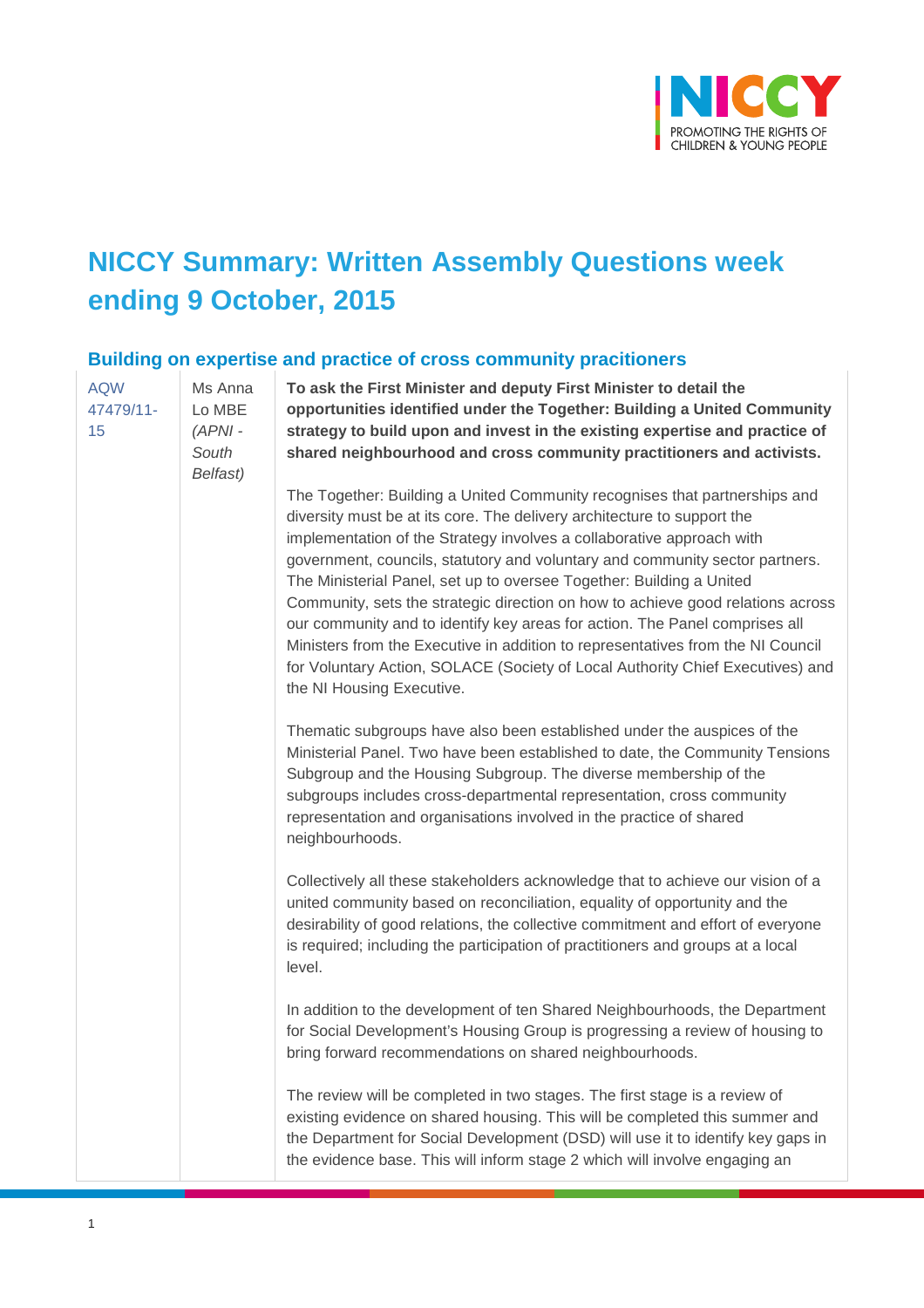

| external researcher to fill these gaps and offer recommendations on ways in<br>which the framework for furthering shared housing can be improved. It is<br>anticipated that stage 2 will be completed in 2016. Finally, OFMDFM has been<br>actively supporting cross community work through various funding streams fully<br>aligned with the Together: Building a United Community Strategy. They include:<br><b>Central Good Relations Fund;</b><br>District Council Good Relations Programme (delivered via local councils);<br>Summer schools/camps (delivered by the Education Authority via the<br>Department of Education;<br>North Belfast Strategic Good Relations Programme;<br>Planned interventions (delivered by Belfast City Council and the Education<br>Authority); and |
|-----------------------------------------------------------------------------------------------------------------------------------------------------------------------------------------------------------------------------------------------------------------------------------------------------------------------------------------------------------------------------------------------------------------------------------------------------------------------------------------------------------------------------------------------------------------------------------------------------------------------------------------------------------------------------------------------------------------------------------------------------------------------------------------|
| Funding provided through the Community Relations Council.<br>Collectively these funding streams have amounted to nearly £50m being<br>provided by OFMDFM for the benefit and progress of good relations activities<br>here over the last five years.                                                                                                                                                                                                                                                                                                                                                                                                                                                                                                                                    |

## **Update on the Together: Building a United Community strategy**

| <b>AQW</b><br>46259/11-<br>15 | Mr Chris<br>Lyttle<br>$(APNI -$<br>East<br>Belfast) | To ask the First Minister and deputy First Minister for a progress update<br>on (i) the Together: Building a United Community strategy commitment to<br>deliver an enhanced good relations impact assessment for all policies<br>across government; and (ii) the Stormont House Agreement commitment<br>to deliver an independent audit of all departmental spending in order to<br>identify how division is impacting on the delivery of goods, facilities and<br>services to the public and how best to reconfigure this service delivery<br>consistent with a shared future. |
|-------------------------------|-----------------------------------------------------|---------------------------------------------------------------------------------------------------------------------------------------------------------------------------------------------------------------------------------------------------------------------------------------------------------------------------------------------------------------------------------------------------------------------------------------------------------------------------------------------------------------------------------------------------------------------------------|
|                               |                                                     | Officials are currently in active discussions with the Equality Commission for<br>Northern Ireland regarding their role in the delivery of Together: Building a<br>United Community strategy and the delivery of an enhanced good relations<br>impact assessment is one element of these discussions.                                                                                                                                                                                                                                                                           |
|                               |                                                     | The commitment to deliver an independent audit of departmental spending is<br>the responsibility of the Department of Finance and Personnel. The Minister of<br>Finance and Personnel has informed us that the University of Ulster Economic<br>Policy Centre has been commissioned to carry out the independent Audit of the<br>cost of division.                                                                                                                                                                                                                              |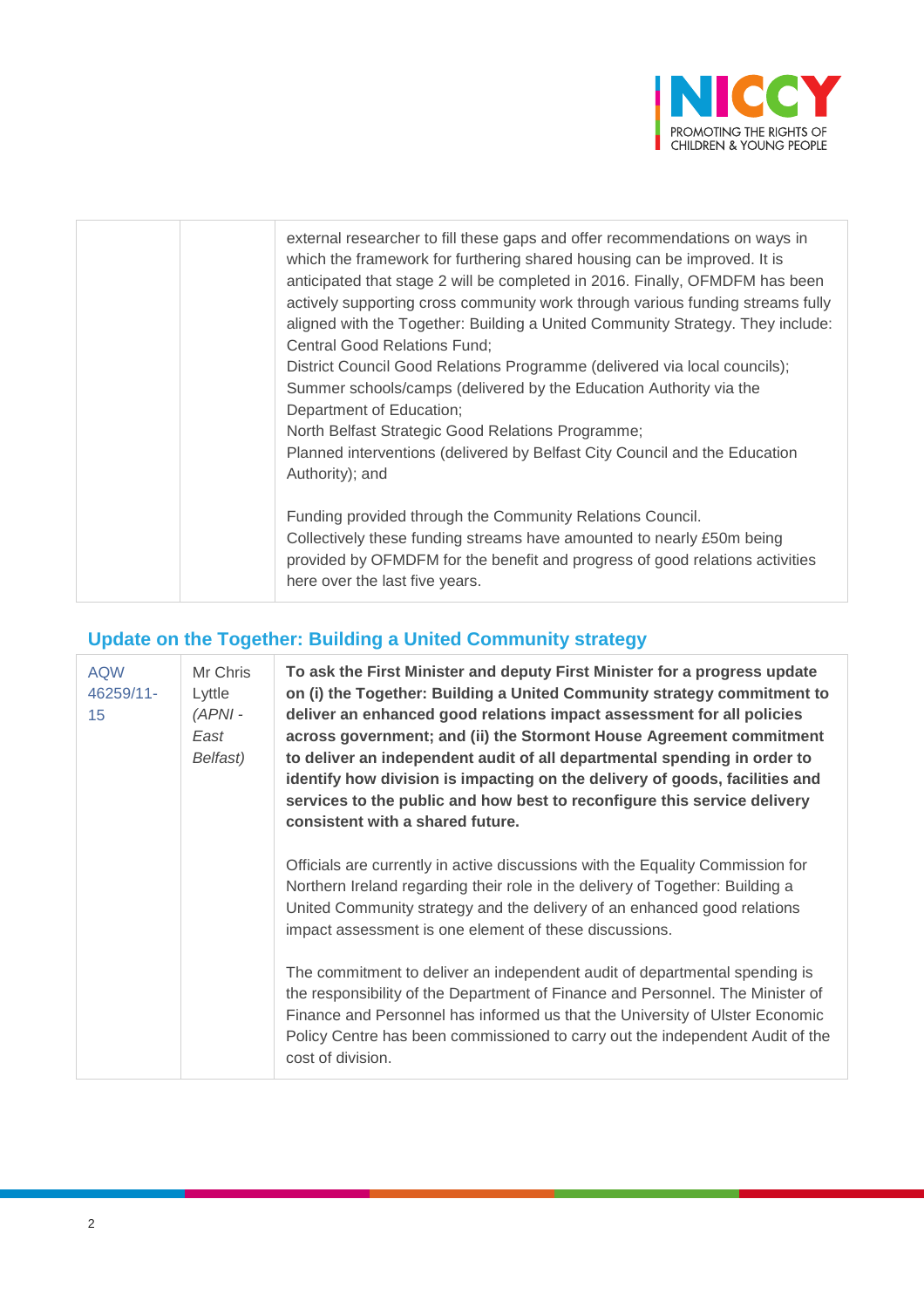

## **Importance of equality for OFMDFM**

| <b>AQO</b><br>$8011/11 -$<br>15 | Mr Seán Lynch<br>$(SF -$<br>Fermanagh<br>and South<br>Tyrone) | To ask the First Minister and deputy First Minister what assurances<br>they can give that equality is a priority for their Department.                                                                                                                                                                                                                                                                                                                                                          |
|---------------------------------|---------------------------------------------------------------|-------------------------------------------------------------------------------------------------------------------------------------------------------------------------------------------------------------------------------------------------------------------------------------------------------------------------------------------------------------------------------------------------------------------------------------------------------------------------------------------------|
|                                 |                                                               | We place a great deal of importance on our equality obligations. Our<br>Equality and Human Rights remit is extensive including policy<br>responsibility for: age; children and young people; disability; gender<br>equality; and sexual orientation.                                                                                                                                                                                                                                            |
|                                 |                                                               | We have a range of policies in place which set out our aims and<br>objectives for each of these areas and, as with all government policies,<br>these are developed within the context of the equality of opportunity<br>provisions set out in section 75 of the Northern Ireland Act 1998.<br>The statutory obligations are largely implemented through equality<br>schemes, approved by the Equality Commission, and by screening and<br>carrying out equality impact assessments on policies. |
|                                 |                                                               | Our equality scheme sets out how OFMDFM proposes to fulfil the section<br>75 statutory duties.                                                                                                                                                                                                                                                                                                                                                                                                  |
|                                 |                                                               | In addition, our Department has sponsorship responsibility for the Equality<br>Commission, which provides support, advice and protection against<br>discrimination on the grounds of age, disability, race, religion and political<br>opinion, sex and sexual orientation. The Equality Commission also has<br>responsibilities arising from the Northern Ireland Act 1998 in respect of<br>the statutory equality and good relations duties, which apply to public<br>authorities.             |

# **Applicants unsuccessful in applying for European Social Fund**

| <b>AQW</b><br>49086/11-<br>16 | Ms Claire<br>Sugden<br>(IND - East<br>Londonderry) | To ask the Minister for Employment and Learning to detail the<br>number of groups, whose client groups included those with ill<br>mental health, learning and physical disabilities, lone parents and<br>disadvantaged young people, that applied to the latest European<br>Social Fund and were unsuccessful.                                      |
|-------------------------------|----------------------------------------------------|-----------------------------------------------------------------------------------------------------------------------------------------------------------------------------------------------------------------------------------------------------------------------------------------------------------------------------------------------------|
|                               |                                                    | The total number of organisations that applied to the ESF 2014-2020<br>Programme, but were unsuccessful, was 69. These organisations can be<br>broken down according to the following strands of the ESF 2014-2020<br>Programme to which they applied:<br>Community and Family Support:4<br>Disability:9<br>Unemployed and Economically Inactive:27 |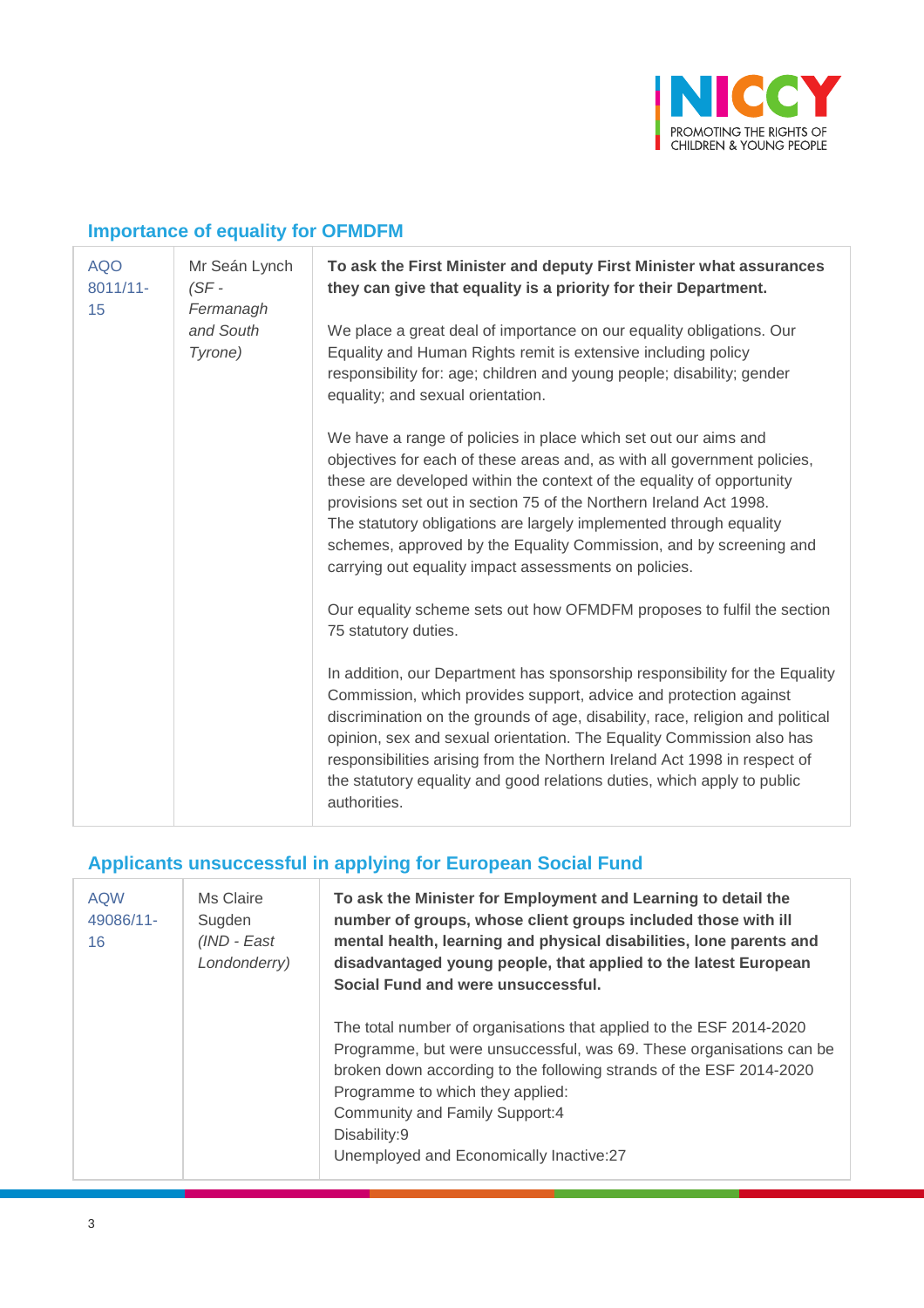

| Not in Employment, Education or Training:29                                                                                                                                                                                                                                                                                                                    |
|----------------------------------------------------------------------------------------------------------------------------------------------------------------------------------------------------------------------------------------------------------------------------------------------------------------------------------------------------------------|
| Many of these organisations have multiple client groups. Of these 69<br>organisations, the Department has been able to ascertain that 23 have a<br>client group with mental health issues; 36 have a client group with<br>learning/physical disabilities; 24 have a client group of lone parents; and<br>46 have a client group of disadvantaged young people. |

#### **How DCAL is encouraging young people's participation in sport**

| <b>AQW</b><br>49149/11-<br>16 | Ms Claire<br>Sugden<br>(IND - East<br>Londonderry) | To ask the Minister of Culture, Arts and Leisure how her Department<br>is encouraging an increase in (i) youth; and (ii) female participation in<br>sport.                                                                                                                                                                                                                                                                                                                                                                                                                                                                                                                                                                  |
|-------------------------------|----------------------------------------------------|-----------------------------------------------------------------------------------------------------------------------------------------------------------------------------------------------------------------------------------------------------------------------------------------------------------------------------------------------------------------------------------------------------------------------------------------------------------------------------------------------------------------------------------------------------------------------------------------------------------------------------------------------------------------------------------------------------------------------------|
|                               |                                                    | My Department's strategy for sport, Sport Matters, contains 26 high level<br>targets, 11 of which are specifically designed to increased participation<br>and sport and physical activity levels across our population, including<br>amongst young people and females. As part of this Strategy an action plan<br>has been published, which provides specific actions for DCAL and Sport<br>NI. The plan also includes actions to be taken forward in partnership with<br>other government departments and a range of public bodies, including<br>district councils.                                                                                                                                                        |
|                               |                                                    | Since 2009, Sport NI has invested just over £63.3Million in sports<br>participation programmes which young people and females have<br>benefitted from. Specific actions include guidance for schools that<br>recommends a minimum of 2 hours of physical education classes per<br>week, the delivery of Sport NI's 'Active Eight' suite of programmes and the<br>promotion of extra-curricular sports opportunities. Other Sport NI<br>programmes which have a focus on increasing participation opportunities<br>for young people and females include the delivery of Sport NI's Active<br>Communities Programme in partnership with district councils, the Active<br>Clubs Programme and the Boxing Investment Programme. |
|                               |                                                    | Future plans to encourage participation in sport and physical activity,<br>including amongst youth and females, are currently being developed and<br>will be taken forward with the introduction of a new Sport NI policy -<br>'Everybody Active 2020'. It is anticipated that implementation of<br>programmes to support this policy will commence during the 2016/17<br>financial year.                                                                                                                                                                                                                                                                                                                                   |
|                               |                                                    | In addition, Sport NI intends to invest a total of £17.5Million in sports<br>facilities through its Sports Facility Fund, which was recently launched. A<br>key objective of this investment will be to increase participation, including<br>amongst young people and females.                                                                                                                                                                                                                                                                                                                                                                                                                                              |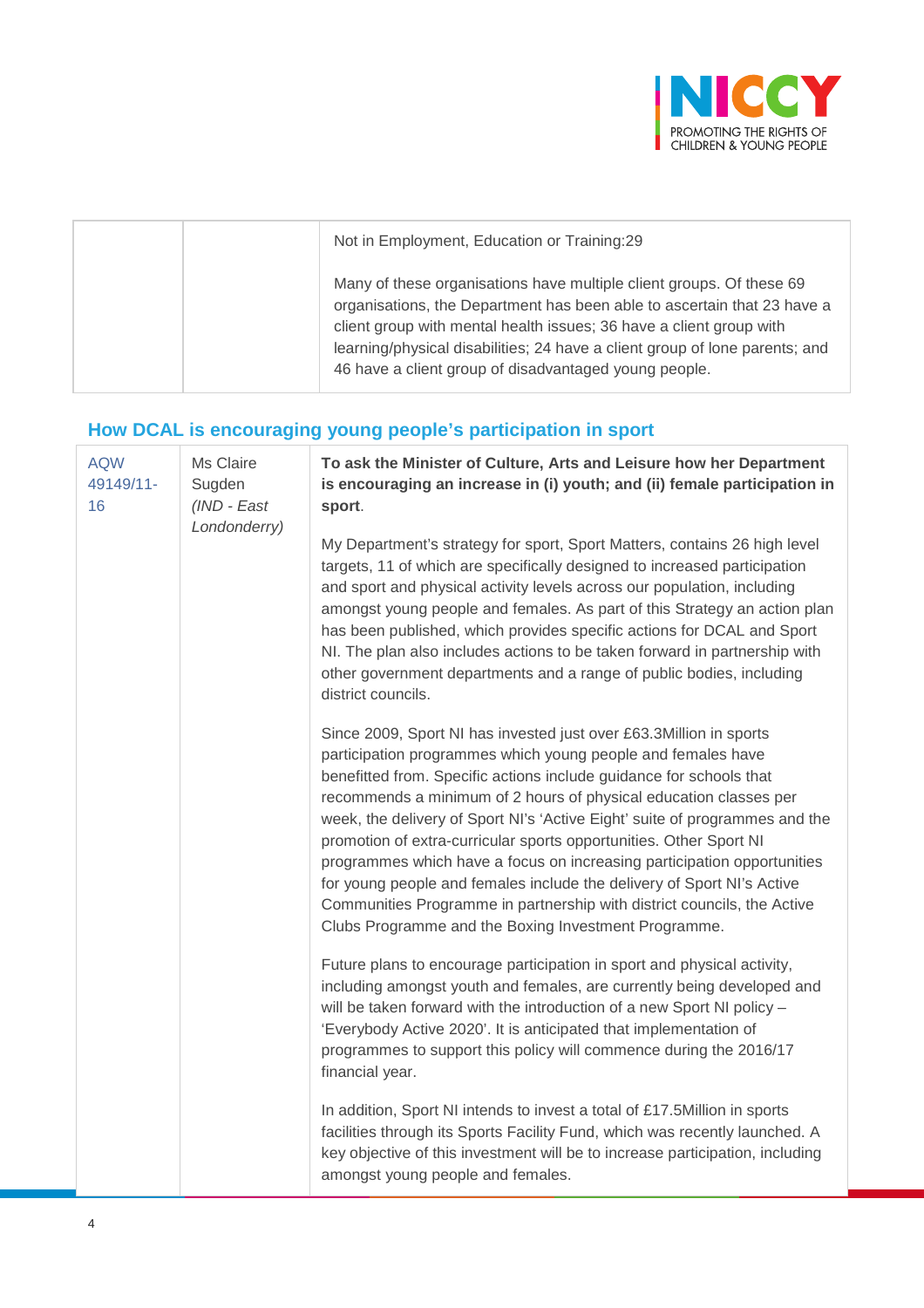

#### **Update from DE on shared education facilities and youth programmes**

| <b>AQO</b><br>8821/11-<br>16 | Mr Trevor<br>Lunn<br>$(APNI -$<br>Lagan<br>Valley) | To ask the Minister of Education for an update on the aspects of Together:<br>Building a United Community that fall within his departmental remit,<br>including shared education facilities and youth programmes.                                                                                                                                                                       |
|------------------------------|----------------------------------------------------|-----------------------------------------------------------------------------------------------------------------------------------------------------------------------------------------------------------------------------------------------------------------------------------------------------------------------------------------------------------------------------------------|
|                              |                                                    | The Together: Building a United Community (T:BUC) strategy includes a headline<br>action to commence 10 new shared education campuses by 2018. To date, I<br>have announced 3 projects - in Moy, Limavady and Ballycastle - to proceed in<br>planning under the Shared Education Campuses Programme. Feasibility studies<br>and business cases are well underway for all 3 projects.    |
|                              |                                                    | I hope to make an announcement on the next round of shared education<br>campuses over the coming months.                                                                                                                                                                                                                                                                                |
|                              |                                                    | In addition, my Department continues to enhance the quality and extension of<br>shared education provision through both policy and legislation.                                                                                                                                                                                                                                         |
|                              |                                                    | My officials have also drafted a business case to support the implementation of<br>the T:BUC commitment to roll out a "buddy scheme" in publicly run nursery and<br>primary schools which includes the potential development of pilot schemes. No<br>funding has, however, been provided to my Department to allow this commitment<br>to progress beyond the draft business case stage. |
|                              |                                                    | With regards to youth, none of the youth programmes within T:BUC fall within my<br>Department's remit. My officials have however been involved in the design of the<br>OFMDFM led T:BUC Summer Camps Pilot Programme delivered through the<br>Education Authority and the design of the Department for Employment and<br>Learning's led T:BUC United Youth programme.                   |

## **Update on introduction of shared education legislation**

| <b>AQO</b><br>8820/11-16 | Mr Seán Lynch<br>(SF - Fermanagh and<br>South Tyrone) | To ask the Minister of Education when he intends to introduce<br>legislation on Shared Education.                                                                                                                              |
|--------------------------|-------------------------------------------------------|--------------------------------------------------------------------------------------------------------------------------------------------------------------------------------------------------------------------------------|
|                          |                                                       | My Shared Education Bill is ready for introduction to the Assembly.<br>I have written to the First and deputy First Ministers seeking urgent<br>decision to introduce my Shared Education Bill at the earliest<br>opportunity. |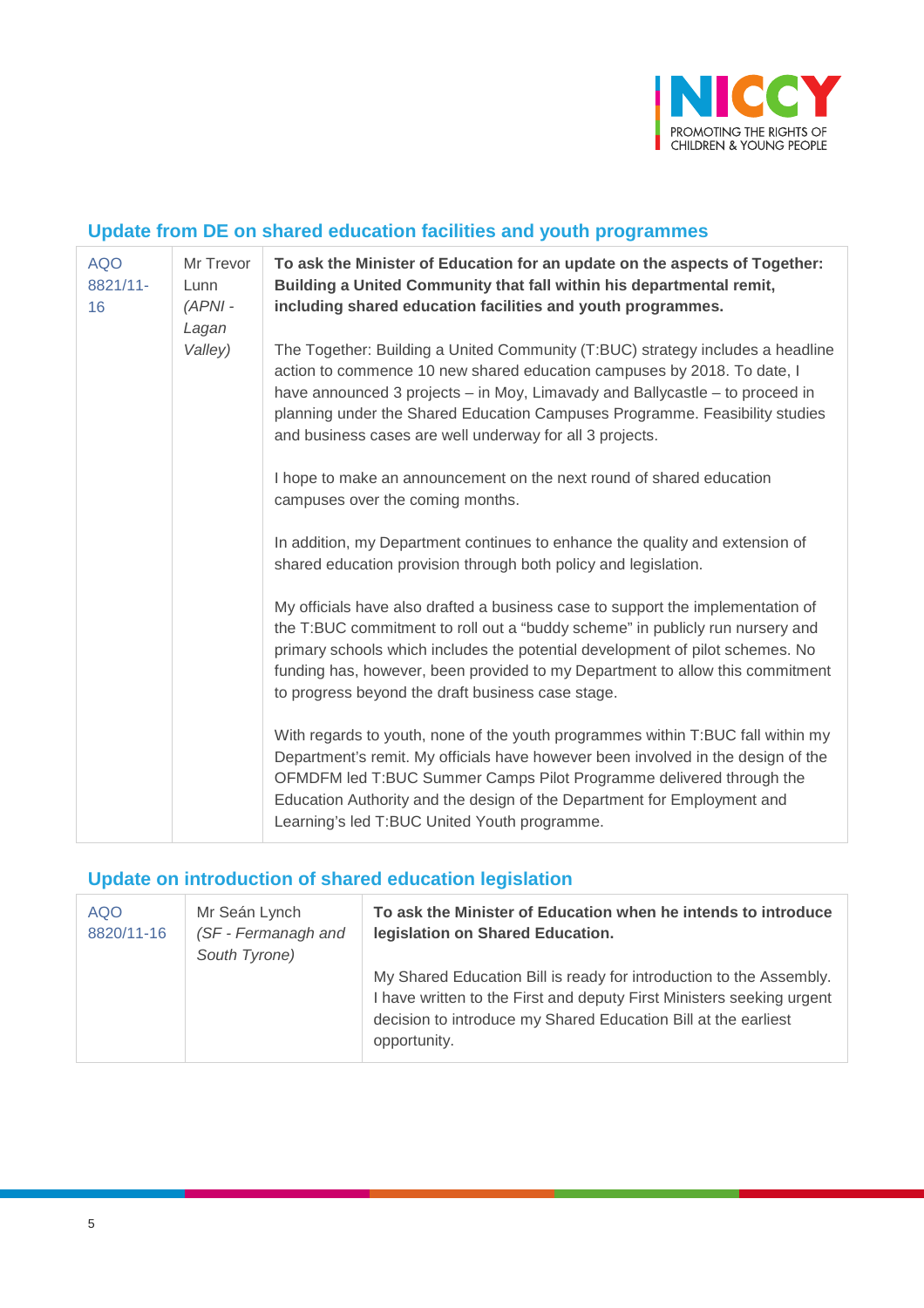

#### **Update on Lisanelly Shared Education Campus**

| <b>AQO</b><br>8814/11-<br>16 | Mr Ross<br>Hussey<br>(UUP - | To ask the Minister of Education for an update on the Lisanelly Shared<br><b>Education Campus in Omagh.</b>                                                                                                                                                                                                                                                                                                                                                                                                   |
|------------------------------|-----------------------------|---------------------------------------------------------------------------------------------------------------------------------------------------------------------------------------------------------------------------------------------------------------------------------------------------------------------------------------------------------------------------------------------------------------------------------------------------------------------------------------------------------------|
|                              | West<br>Tyrone)             | I am pleased to advise that steady progress is being made in the delivery of the<br>Lisanelly Shared Education Campus and the programme remains on track for<br>planned opening in September 2020.                                                                                                                                                                                                                                                                                                            |
|                              |                             | Construction of the first school on site, Arvalee School & Resource Centre,<br>which began in March, is well underway and the school is expected to open in<br>September 2016.                                                                                                                                                                                                                                                                                                                                |
|                              |                             | Site wide demolition is also underway and will be completed by the end of the<br>year.                                                                                                                                                                                                                                                                                                                                                                                                                        |
|                              |                             | I intend holding an event on site later in October to mark the significant<br>progress made to date.                                                                                                                                                                                                                                                                                                                                                                                                          |
|                              |                             | Alongside the work on site my Department is in the process of appointing an<br>Integrated Consultancy Team to develop detailed designs and manage the<br>construction of the remaining five schools and shared education centres.<br>Work is also underway: to develop and agree ownership, governance and<br>management arrangements with managing authorities; to develop an<br>educational model for the campus; and to explore opportunities to deliver a<br>range of coordinated services on the campus. |

## **Update on review of integrated education**

| <b>AQW</b><br>49512/11-<br>16 | Ms Anna<br>Lo MBE<br>$(APNI -$<br>South<br>Belfast) | To ask the Minister of Education, following the announcement that he<br>would be conducting a review of integrated education, to detail (i) when<br>the review will take place; (ii) how long it will last; (iii) whether it be<br>independent of his Department; and (iv) whether it will involve members<br>of the integrated education sector. |
|-------------------------------|-----------------------------------------------------|---------------------------------------------------------------------------------------------------------------------------------------------------------------------------------------------------------------------------------------------------------------------------------------------------------------------------------------------------|
|                               |                                                     | I have agreed to commission a review of the planning, growth and development<br>of integrated education.                                                                                                                                                                                                                                          |
|                               |                                                     | The review will be carried out by an independent panel of experts. I am<br>currently considering membership of the panel and the timeframe for the<br>review.                                                                                                                                                                                     |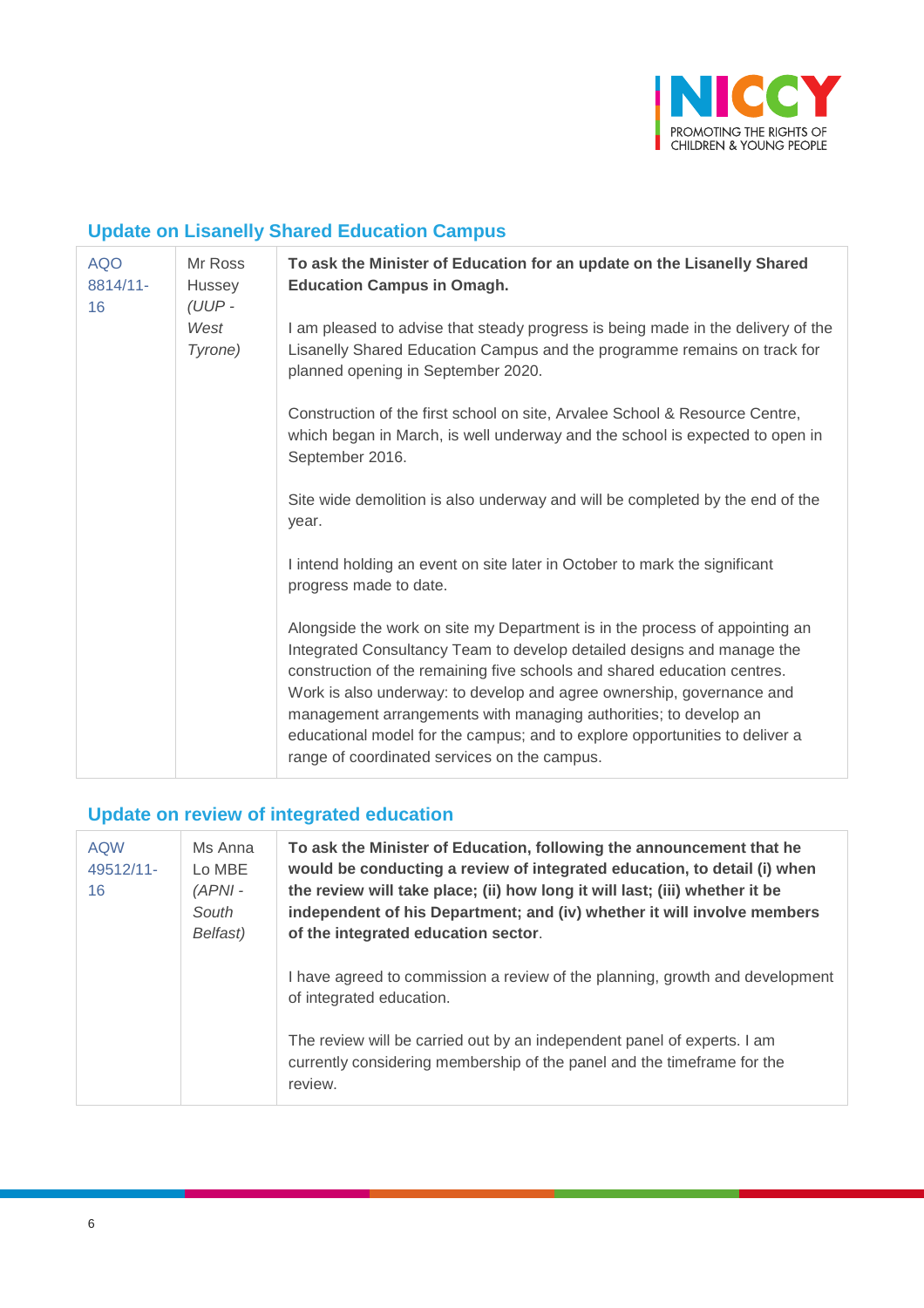

#### **Waiting times for statementing and regional variances**

| <b>AQW</b><br>49386/11-<br>16 | Lord Morrow of<br>Clogher Valley<br>(DUP -<br>Fermanagh and<br>South Tyrone) | To ask the Minister of Education, pursuant to AQW 49005/11-16, to<br>detail (i) why the figures for the number of children (a) waiting on the<br>statementing process to begin in the North East Region; and (b)<br>undergoing the statementing process in the Southern Region are<br>higher compared to the other regions; and (ii) why the figures for the<br>Belfast Region are lower compared to the other regions.                                                                                                                                                                                                                                                                                                                                                                                                                             |
|-------------------------------|------------------------------------------------------------------------------|-----------------------------------------------------------------------------------------------------------------------------------------------------------------------------------------------------------------------------------------------------------------------------------------------------------------------------------------------------------------------------------------------------------------------------------------------------------------------------------------------------------------------------------------------------------------------------------------------------------------------------------------------------------------------------------------------------------------------------------------------------------------------------------------------------------------------------------------------------|
|                               |                                                                              | Special educational provision is matched to the individual needs of the<br>child. If a child's special educational needs (SEN) are such that the<br>Education Authority (EA), working in conjunction with the school, parents<br>and any other agencies, considers that it is appropriate to address the<br>child's special educational provision by making a statement then this<br>process will commence regardless of how many other children are either<br>waiting for the process to begin or undergoing the process. There will,<br>therefore, always be variances in numbers across the regions of the EA<br>depending on the number of children presenting with SEN.<br>The EA has also advised that, with effect from 1 September 2015, all<br>statutory assessment requests are managed through a regional statutory<br>assessment panel. |

#### **Flexibility in school starting ages**

| <b>AQW</b><br>49367/11- | Mr<br><b>Steven</b>         | To ask the Minister of Education, given the school term finishes at the end<br>of June, to detail (i) why the cut off for children to start formal education                                                                                                                                                                                                                                                                                                                                                                                                             |
|-------------------------|-----------------------------|--------------------------------------------------------------------------------------------------------------------------------------------------------------------------------------------------------------------------------------------------------------------------------------------------------------------------------------------------------------------------------------------------------------------------------------------------------------------------------------------------------------------------------------------------------------------------|
| 16                      | Agnew<br>$(GPNI -$<br>North | includes children born on 1 July; and (ii) what consideration he has given<br>to introducing flexibility to school starting ages.                                                                                                                                                                                                                                                                                                                                                                                                                                        |
|                         | Down)                       | The date of commencement of compulsory school age was changed from five to<br>four by the Education and Libraries (Northern Ireland) Order 1986. This was to<br>take account of the fact that many parents enrolled their children at four years of<br>age and was to ensure that all children had access to an equal number of years<br>of school. A cut off date of 1 July, provided clarity for parents and schools on the<br>beginning of compulsory school age that was common to all children rather than<br>relying on the date of birth of the individual child. |
|                         |                             | Following consultation on deferral of school starting age in exceptional<br>circumstances earlier this year, I decided not to proceed with legislation in this<br>Assembly mandate. As a result of calls from parents for clarity on this issue, I<br>have asked the Education Authority to produce guidance for parents. I remain<br>keen for legislation to be brought forward to address this issue in the next<br>Assembly mandate.                                                                                                                                  |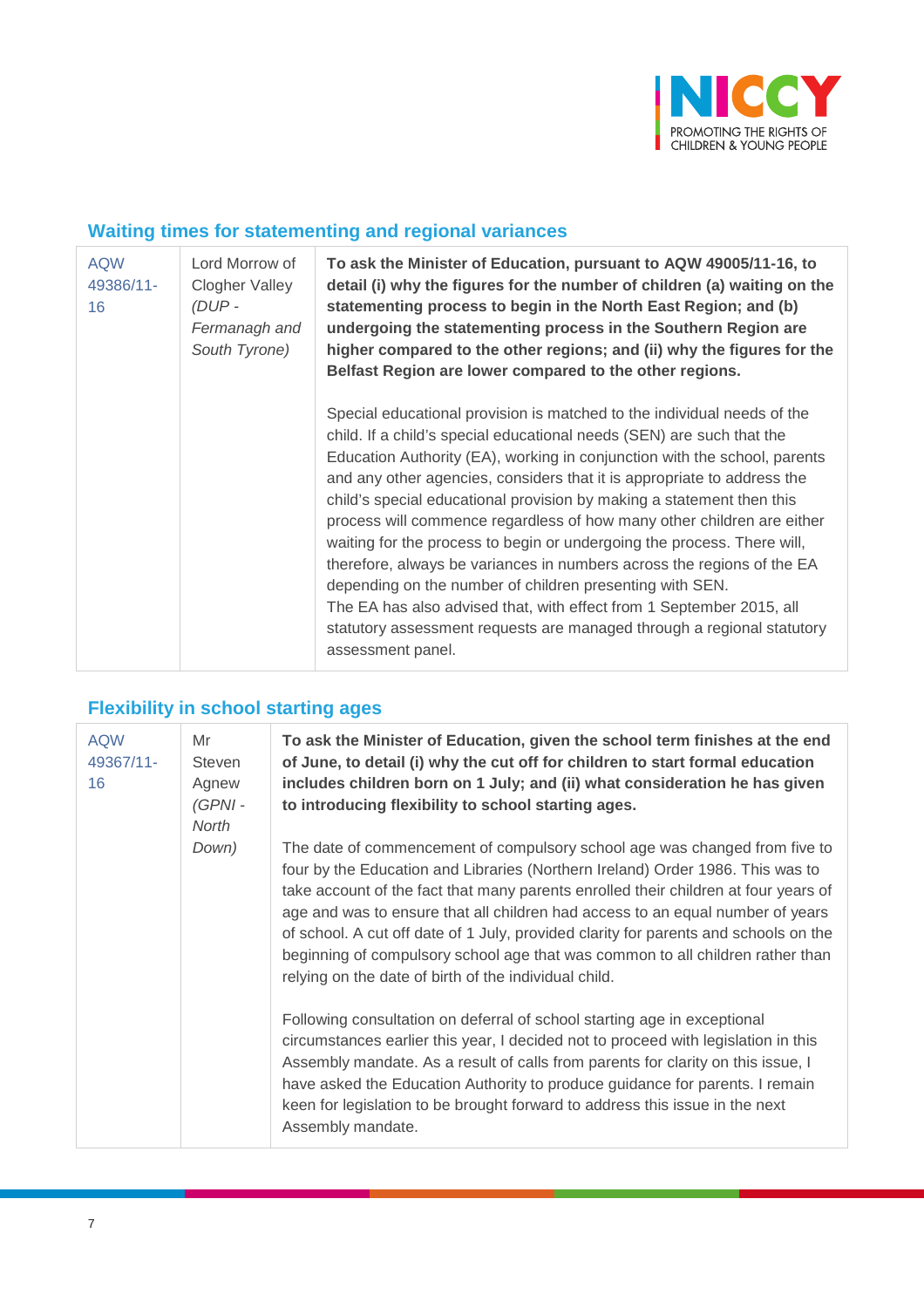

#### **Number of children, and distances travelled by pre-school children**

| <b>AQW</b><br>49363/11-<br>16 | Mr<br>Peter<br>Weir<br>(DUP-<br><b>North</b><br>Down) | To ask the Minister of Education to detail the number of children that have<br>to travel (i) more than three miles; (ii) more than five miles; and (iii) more<br>than ten miles to attend their pre-school nursery. |                                                                                                                                                                                                                                                                                                                                                                                                                                                                                                                                                                                                                                                                                                |                         |                 |
|-------------------------------|-------------------------------------------------------|---------------------------------------------------------------------------------------------------------------------------------------------------------------------------------------------------------------------|------------------------------------------------------------------------------------------------------------------------------------------------------------------------------------------------------------------------------------------------------------------------------------------------------------------------------------------------------------------------------------------------------------------------------------------------------------------------------------------------------------------------------------------------------------------------------------------------------------------------------------------------------------------------------------------------|-------------------------|-----------------|
|                               |                                                       | Analysis on distance from pupil residence to schools is based on the distance "as<br>the crow flies" from the central point of the postcode in which the pupil lives.                                               |                                                                                                                                                                                                                                                                                                                                                                                                                                                                                                                                                                                                                                                                                                |                         |                 |
|                               |                                                       |                                                                                                                                                                                                                     | <b>Distance from school</b>                                                                                                                                                                                                                                                                                                                                                                                                                                                                                                                                                                                                                                                                    | <b>Number of pupils</b> | % of all pupils |
|                               |                                                       |                                                                                                                                                                                                                     | More than three miles                                                                                                                                                                                                                                                                                                                                                                                                                                                                                                                                                                                                                                                                          | 2,887                   | 12.2%           |
|                               |                                                       |                                                                                                                                                                                                                     | More than five miles                                                                                                                                                                                                                                                                                                                                                                                                                                                                                                                                                                                                                                                                           | 1,029                   | 4.3%            |
|                               |                                                       |                                                                                                                                                                                                                     | More than ten miles                                                                                                                                                                                                                                                                                                                                                                                                                                                                                                                                                                                                                                                                            | 187                     | 0.8%            |
|                               |                                                       | Source: NI school census<br>Notes:<br>Figures include pupils in nursery schools and units and voluntary and private pre-<br>schools.                                                                                |                                                                                                                                                                                                                                                                                                                                                                                                                                                                                                                                                                                                                                                                                                |                         |                 |
|                               |                                                       |                                                                                                                                                                                                                     | The figures relate to purely the distance from pupil residence to the pre-school<br>setting they attend. The process for admission to pre-school is preference based.<br>Parents can apply to any setting they choose and are encouraged to list a number<br>of preferences as it is not always possible to accommodate everyone's first<br>choice. It is possible that there are closer pre-school settings that pupils could<br>have been eligible for a place, however parents have chosen to send their child to<br>a pre-school setting further away. The Department does not hold statistical data<br>on factors influencing parental decisions underlying choice of pre-school setting. |                         |                 |

## **Provisions for LGBTQ and Travelling communities in the Bullying Bill**

| <b>AQW</b><br>Mr<br>49308/11-<br>Steven<br>16<br>Agnew<br>$(GPNI -$<br>North<br>Down) |                                                                                                                                                                                                                                                                                                                    | To ask the Minister of Education what provisions are given to the LGBTQ<br>and Irish Travelling communities in relation to the Bullying Bill, to ensure<br>they are given adequate protections within our schools under the law. |
|---------------------------------------------------------------------------------------|--------------------------------------------------------------------------------------------------------------------------------------------------------------------------------------------------------------------------------------------------------------------------------------------------------------------|----------------------------------------------------------------------------------------------------------------------------------------------------------------------------------------------------------------------------------|
|                                                                                       | My officials have been working closely with the Office of Legislative Counsel<br>(OLC) to prepare the Addressing Bullying in Schools Bill. Our aim has been to<br>ensure the legislation is legally robust, easy for pupils, parents and schools to<br>understand and as straightforward to implement as possible. |                                                                                                                                                                                                                                  |
|                                                                                       |                                                                                                                                                                                                                                                                                                                    | I agreed the final wording of the Bill on 29 September. The legislation will:<br>Provide a common definition of bullying;                                                                                                        |
|                                                                                       |                                                                                                                                                                                                                                                                                                                    | Require all schools to centrally record incidents of bullying, their motivation and<br>their outcome; and                                                                                                                        |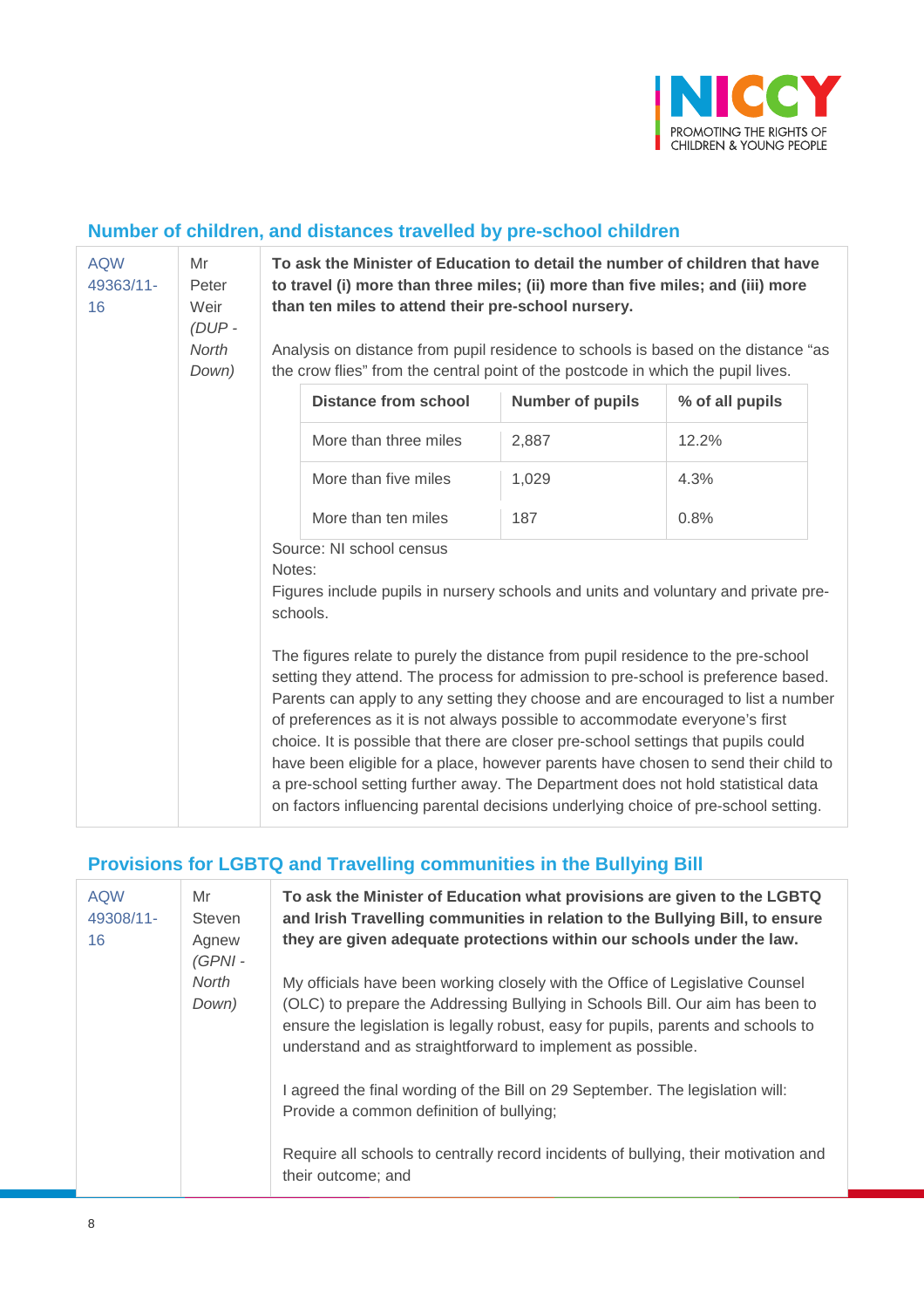

| Require Boards of Governors to play an active role in the preparation and<br>implementation of anti-bullying policies and measures within their school.<br>I have now received confirmation of legislative competence from the<br>Departmental Solicitors Office and the Office of the Attorney General and have<br>circulated a paper seeking Executive consent for its introduction to the<br>Assembly. |
|-----------------------------------------------------------------------------------------------------------------------------------------------------------------------------------------------------------------------------------------------------------------------------------------------------------------------------------------------------------------------------------------------------------|
| If this can be secured in a timely manner, it should not be necessary to seek<br>accelerated passage; and my preference would be for the Education Committee<br>to have the time it needs to scrutinise this important Bill.                                                                                                                                                                              |
| This Bill is, however, a priority for my Department and I will consider any steps,<br>including accelerated passage, to ensure it passes into law before the end of the<br>current Assembly mandate.                                                                                                                                                                                                      |
| The proposed definition of Bullying contained in the Bill does not differentiate<br>between forms of bullying. My Department's position remains that no form of<br>bullying is acceptable in our schools. We do recognise, however, that certain<br>groups of pupils, such as those coming from the LGBT and Irish Travelling<br>communities may be more likely to experience bullying.                   |
| In requiring schools to record the motivation of each bullying incident, the Bill<br>provides a non-exhaustive list of possible motivating factors which schools are<br>required to consider. This includes all of the criteria recognised under Section 75<br>of the Northern Ireland Act 1998.                                                                                                          |
| Understanding the frequency and common motivations for bullying within their<br>school will strengthen each Board of Governors' ability to ensure effective<br>measures are in place to protect all of their pupils.                                                                                                                                                                                      |

## **Update on timeline of the Bullying Bill**

| 49307/11-<br>16 | Mr<br>Steven<br>Agnew<br>$(GPNI -$ | To ask the Minister of Education (i) when he intends on bringing the<br>Bullying Bill before the Assembly; and (ii) whether he is considering<br>accelerated passage for the Bill.                                                                                                                                 |
|-----------------|------------------------------------|--------------------------------------------------------------------------------------------------------------------------------------------------------------------------------------------------------------------------------------------------------------------------------------------------------------------|
|                 | North<br>Down)                     | My officials have been working closely with the Office of Legislative Counsel<br>(OLC) to prepare the Addressing Bullying in Schools Bill. Our aim has been to<br>ensure the legislation is legally robust, easy for pupils, parents and schools to<br>understand and as straightforward to implement as possible. |
|                 |                                    | I agreed the final wording of the Bill on 29 September. The legislation will:<br>Provide a common definition of bullying;<br>Require all schools to centrally record incidents of bullying, their motivation and                                                                                                   |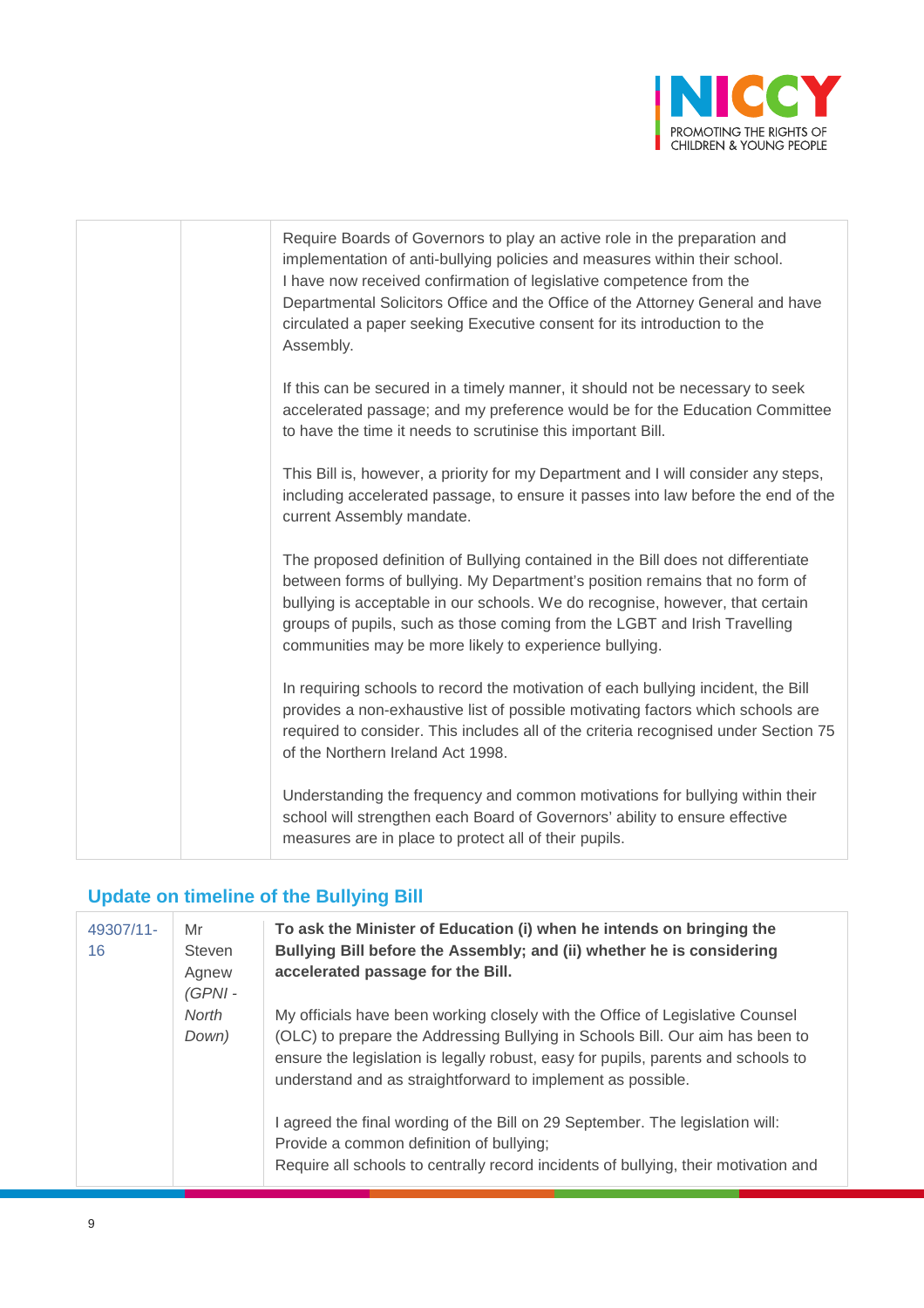

| their outcome; and<br>Require Boards of Governors to play an active role in the preparation and<br>implementation of anti-bullying policies and measures within their school.                                                                                                                                                                                                                                                                                               |
|-----------------------------------------------------------------------------------------------------------------------------------------------------------------------------------------------------------------------------------------------------------------------------------------------------------------------------------------------------------------------------------------------------------------------------------------------------------------------------|
| I have now received confirmation of legislative competence from the<br>Departmental Solicitors Office and the Office of the Attorney General and have<br>circulated a paper seeking Executive consent for its introduction to the Assembly.<br>If this can be secured in a timely manner, it should not be necessary to seek<br>accelerated passage; and my preference would be for the Education Committee<br>to have the time it needs to scrutinise this important Bill. |
| This Bill is, however, a priority for my Department and I will consider any steps,<br>including accelerated passage, to ensure it passes into law before the end of the<br>current Assembly mandate.                                                                                                                                                                                                                                                                        |
| The proposed definition of Bullying contained in the Bill does not differentiate<br>between forms of bullying. My Department's position remains that no form of<br>bullying is acceptable in our schools. We do recognise, however, that certain<br>groups of pupils, such as those coming from the LGBT and Irish Travelling<br>communities may be more likely to experience bullying.                                                                                     |
| In requiring schools to record the motivation of each bullying incident, the Bill<br>provides a non-exhaustive list of possible motivating factors which schools are<br>required to consider. This includes all of the criteria recognised under Section 75<br>of the Northern Ireland Act 1998.                                                                                                                                                                            |
| Understanding the frequency and common motivations for bullying within their<br>school will strengthen each Board of Governors' ability to ensure effective<br>measures are in place to protect all of their pupils.                                                                                                                                                                                                                                                        |

## **Consideration for extension of Special Education Needs statements to 21**

| <b>AQW</b><br>49271/11-<br>16 | Ms Claire<br>Sugden<br>(IND - East<br>Londonderry) | To ask the Minister of Education to detail any discussions his<br>Department has had with the Department for Employment and<br>Learning regarding the extension of Special Educational Needs<br>statements to 21 years of age, for young people who require a longer<br>period of time to achieve their educational goals.                                                                                                        |
|-------------------------------|----------------------------------------------------|-----------------------------------------------------------------------------------------------------------------------------------------------------------------------------------------------------------------------------------------------------------------------------------------------------------------------------------------------------------------------------------------------------------------------------------|
|                               |                                                    | Department of Education (DE) and Department for Employment and<br>Learning (DEL) officials met in October 2012 to consider whether there<br>was merit in DEL extending the age of statements beyond 19 years of age.<br>In subsequent correspondence with me, the Minister for DEL confirmed in<br>March 2013 that, following consideration of the issue, DEL had no plans to<br>extend the current age limit for SEN statements. |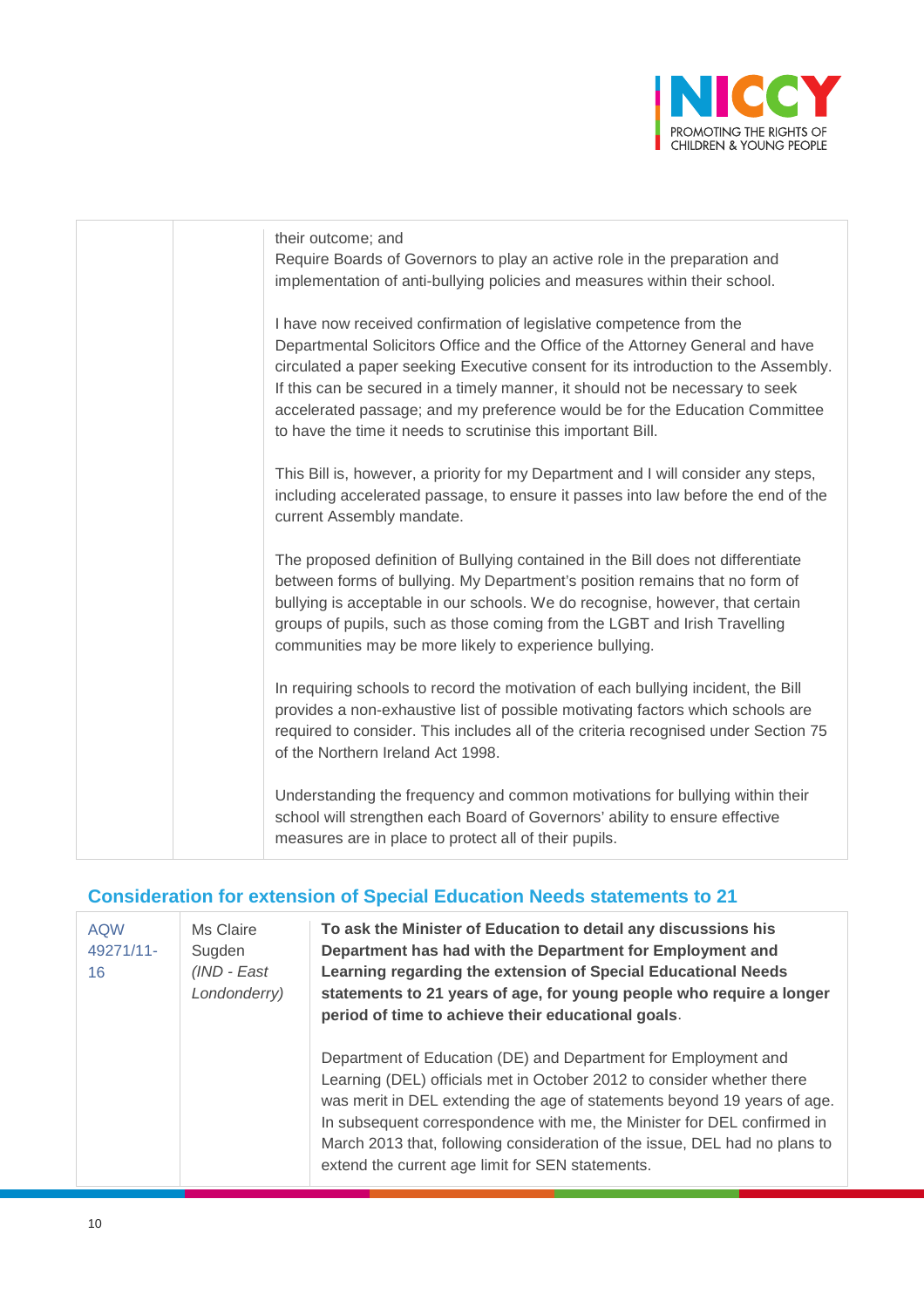

| On 10 March 2015, during the debate at second stage on the Special<br>Educational Needs and Disability (SEND) Bill, several MLAs again raised<br>the issue of extending the age of statements beyond 19 years of age and I<br>undertook to raise this issue again with the Minister for DEL. |
|----------------------------------------------------------------------------------------------------------------------------------------------------------------------------------------------------------------------------------------------------------------------------------------------|
| DEL officials have, however, since confirmed that they are content with the<br>current arrangements for young people with SEN who are in training,<br>Further Education or Higher Education and do not believe that statements<br>are necessary to enable appropriate supports to be made.   |

## **Transitioning of young people with Special Educational Needs**

| <b>AQW</b><br>49270/11-<br>16 | Ms Claire<br>Sugden<br>(IND - East<br>Londonderry) | To ask the Minister of Education to detail how his Department is<br>working with the Department for Employment and Learning to<br>provide options and support for young people with statements of<br>Special Educational Needs during the transition between school and<br>further education.                                                                                        |
|-------------------------------|----------------------------------------------------|--------------------------------------------------------------------------------------------------------------------------------------------------------------------------------------------------------------------------------------------------------------------------------------------------------------------------------------------------------------------------------------|
|                               |                                                    | The statutory responsibility for securing provision for school aged pupils<br>with Special Educational Needs (SEN) rests with both schools and the<br>Education Authority (EA).                                                                                                                                                                                                      |
|                               |                                                    | The EA's Transition Service works in conjunction with the Department for<br>Employment and Learning's Careers Service and Health and Social Care<br>Trust professionals to ensure the provision of comprehensive and co-<br>ordinated information about the range of post-school options available to<br>young people with statements of SEN.                                        |
|                               |                                                    | DE is currently working with other key departments, including DEL, and<br>the EA on improving and strengthening the transition planning process and<br>has been actively involved with the cross-departmental focus group on<br>Post-19 Transitions which was set up to identify gaps in the provision of<br>transition services for young people with severe learning difficulties. |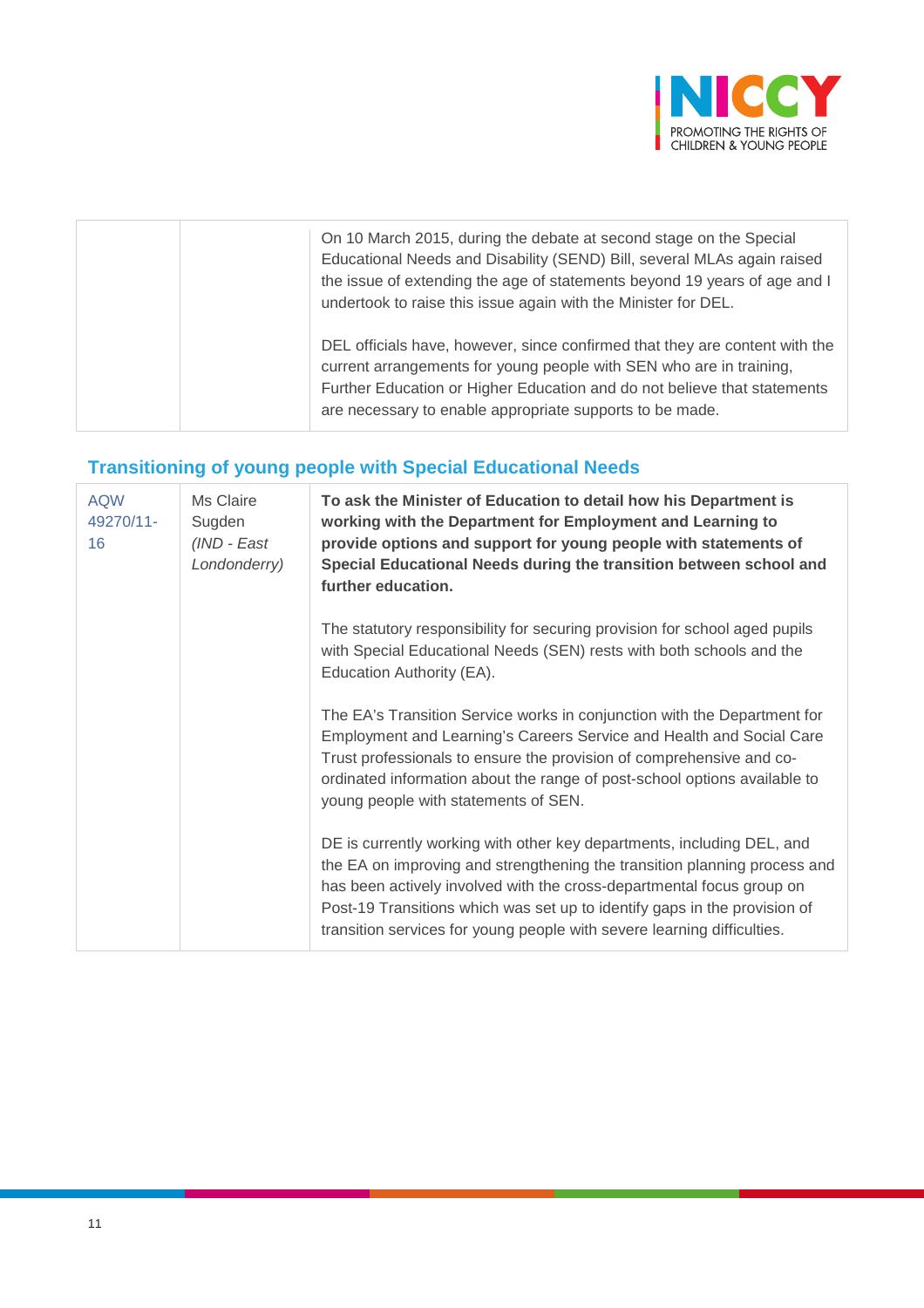

# **Transitioning for young with Special Educational Needs but are not statemented**

| <b>AQW</b><br>49268/11-<br>16 | Ms Claire<br>Sugden<br>(IND - East<br>Londonderry) | To ask the Minister of Education to detail how his Department is<br>working with the Department for Employment and Learning to<br>provide options and support for young people that have Special<br>Educational Needs but who are not statemented, during the<br>transition between school and further education.                                                                                                                                                                                                                                                                |
|-------------------------------|----------------------------------------------------|----------------------------------------------------------------------------------------------------------------------------------------------------------------------------------------------------------------------------------------------------------------------------------------------------------------------------------------------------------------------------------------------------------------------------------------------------------------------------------------------------------------------------------------------------------------------------------|
|                               |                                                    | The statutory responsibility for securing provision for school aged pupils<br>with Special Educational Needs (SEN) rests with both schools and the<br>Education Authority (EA).                                                                                                                                                                                                                                                                                                                                                                                                  |
|                               |                                                    | Paragraph 6.51 of the Code of Practice on the Identification and<br>Assessment of SEN (CoP) recognises that, in some instances, a pupil<br>approaching the age of 16 may have SEN which do not call for a<br>statement, but which are nevertheless likely to require some support<br>during the transition process.                                                                                                                                                                                                                                                              |
|                               |                                                    | The Code makes clear that schools should seek to provide appropriate<br>help and guidance for these young people. This may include the provision<br>of school/FE college link courses or work placements. In some cases,<br>such pupils may benefit from having a transition plan and schools should<br>consider preparation of their own transition plans for non-statemented<br>pupils with SEN who require additional support if going on to further or<br>higher education or training.                                                                                      |
|                               |                                                    | The Department for Employment and Learning's Careers Service has<br>Partnership Agreements in place with post-primary schools to support the<br>schools' careers education programmes and to provide advice and<br>guidance on post-school options. These agreements allow schools, in<br>consultation with qualified careers advisers, the opportunity to avail of<br>impartial guidance services appropriate to the needs of their pupils,<br>whether or not they are statemented, and to support them in their career<br>decision making and the transition planning process. |
|                               |                                                    | I am satisfied that the CoP, which is underpinned by legislation, together<br>with the intervention of DEL's Careers Service, provide appropriate<br>guidance and support during the transition period for those young people<br>with SEN who do not have a statement and who wish to progress to<br>further education.                                                                                                                                                                                                                                                          |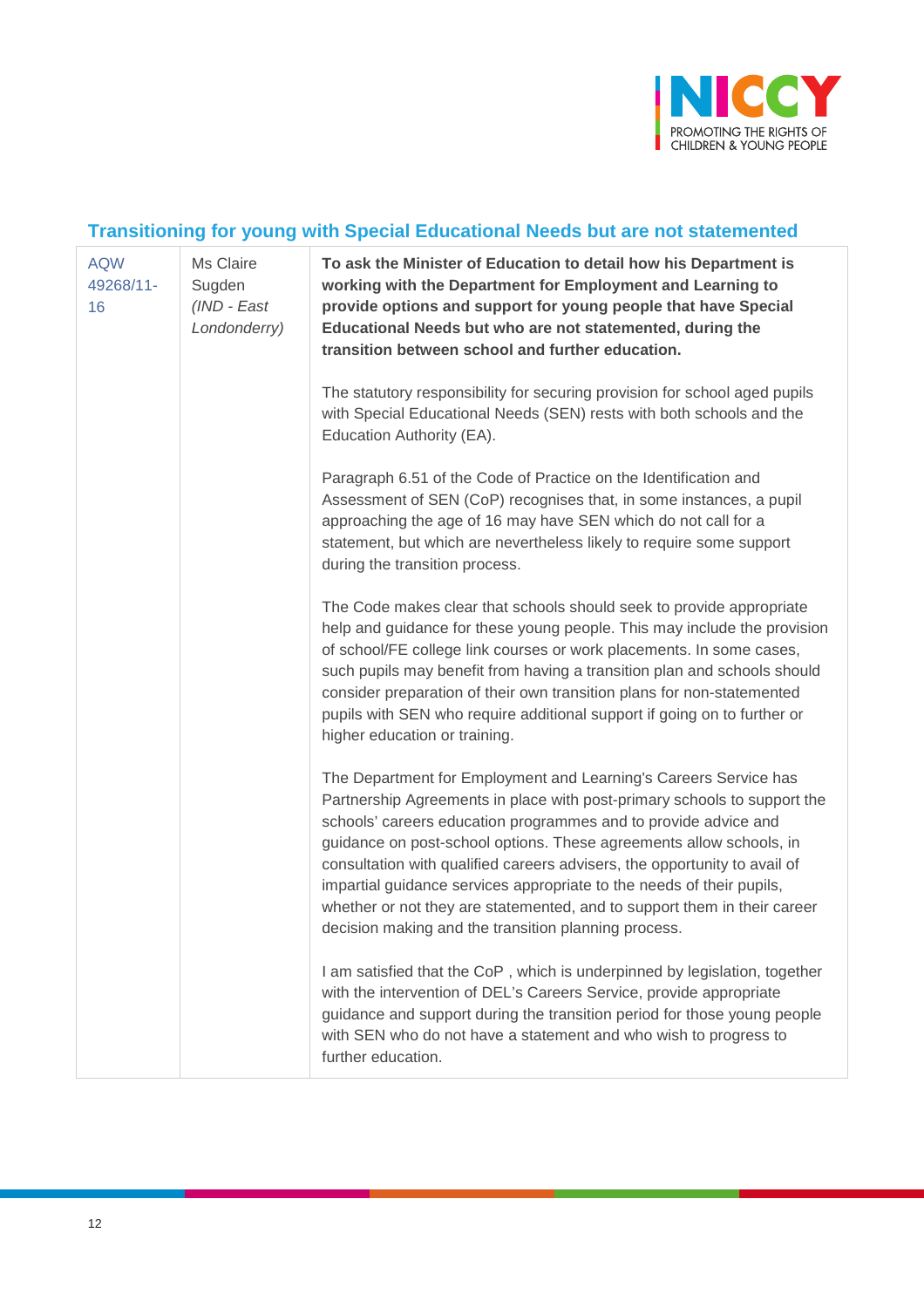

#### **Upper age limit for Special Educational Needs statements**

| <b>AQW</b><br>49252/11-<br>16 | Mr Peter<br>Weir<br>$(DUP -$<br>North | To ask the Minister of Education to detail any discussions he has had with<br>the Department for Employment and Learning on extending the upper age<br>limit for Special Educational Needs statements.                                                                                                                                                                                                                            |
|-------------------------------|---------------------------------------|-----------------------------------------------------------------------------------------------------------------------------------------------------------------------------------------------------------------------------------------------------------------------------------------------------------------------------------------------------------------------------------------------------------------------------------|
|                               | Down)                                 | Department of Education (DE) and Department for Employment and Learning<br>(DEL) officials met in October 2012 to consider whether there was merit in DEL<br>extending the age of statements beyond 19 years of age. In subsequent<br>correspondence with me, the Minister for DEL confirmed in March 2013 that,<br>following consideration of the issue, DEL had no plans to extend the current age<br>limit for SEN statements. |
|                               |                                       | On 10 March 2015, during the debate at second stage on the Special<br>Educational Needs and Disability (SEND) Bill, several MLAs again raised the<br>issue of extending the age of statements beyond 19 years of age and I<br>undertook to raise this issue again with the Minister for DEL.                                                                                                                                      |
|                               |                                       | DEL officials have, however, since confirmed that they are content with the<br>current arrangements for young people with SEN who are in training, Further<br>Education or Higher Education and do not believe that statements are necessary<br>to enable appropriate supports to be made.                                                                                                                                        |

# **Budget for Shared Education Signature Project**

| <b>AQW</b><br>49249/11-<br>16 | Mr Peter<br>Weir<br>(DUP- | To ask the Minister of Education to detail the total budget for the Shared<br><b>Education Signature Project.</b>                                                                                                                                                                                                                                                                                                                                                                                                                                                                                                                                                               |
|-------------------------------|---------------------------|---------------------------------------------------------------------------------------------------------------------------------------------------------------------------------------------------------------------------------------------------------------------------------------------------------------------------------------------------------------------------------------------------------------------------------------------------------------------------------------------------------------------------------------------------------------------------------------------------------------------------------------------------------------------------------|
|                               | North<br>Down)            | To date no funds have been withheld as a result of letters of offer being<br>"rescinded".                                                                                                                                                                                                                                                                                                                                                                                                                                                                                                                                                                                       |
|                               |                           | Twelve partnerships, comprising twenty six schools, have formally responded to<br>the Education Authority's letter of offer stating that they are unable to meet the<br>conditions for receipt of DSC Shared Education Signature Project funding.<br>As a consequence, the Education Authority has had to withdraw their letter of<br>offer. As there was no formal contract in place, these have not been "rescinded".<br>Funding offers can of course be re-instated should their situation change. The<br>total value of the twelve letters of offer is £264,741 for year one of the project.<br>The total budget for the Shared Education Signature Project is £25 million. |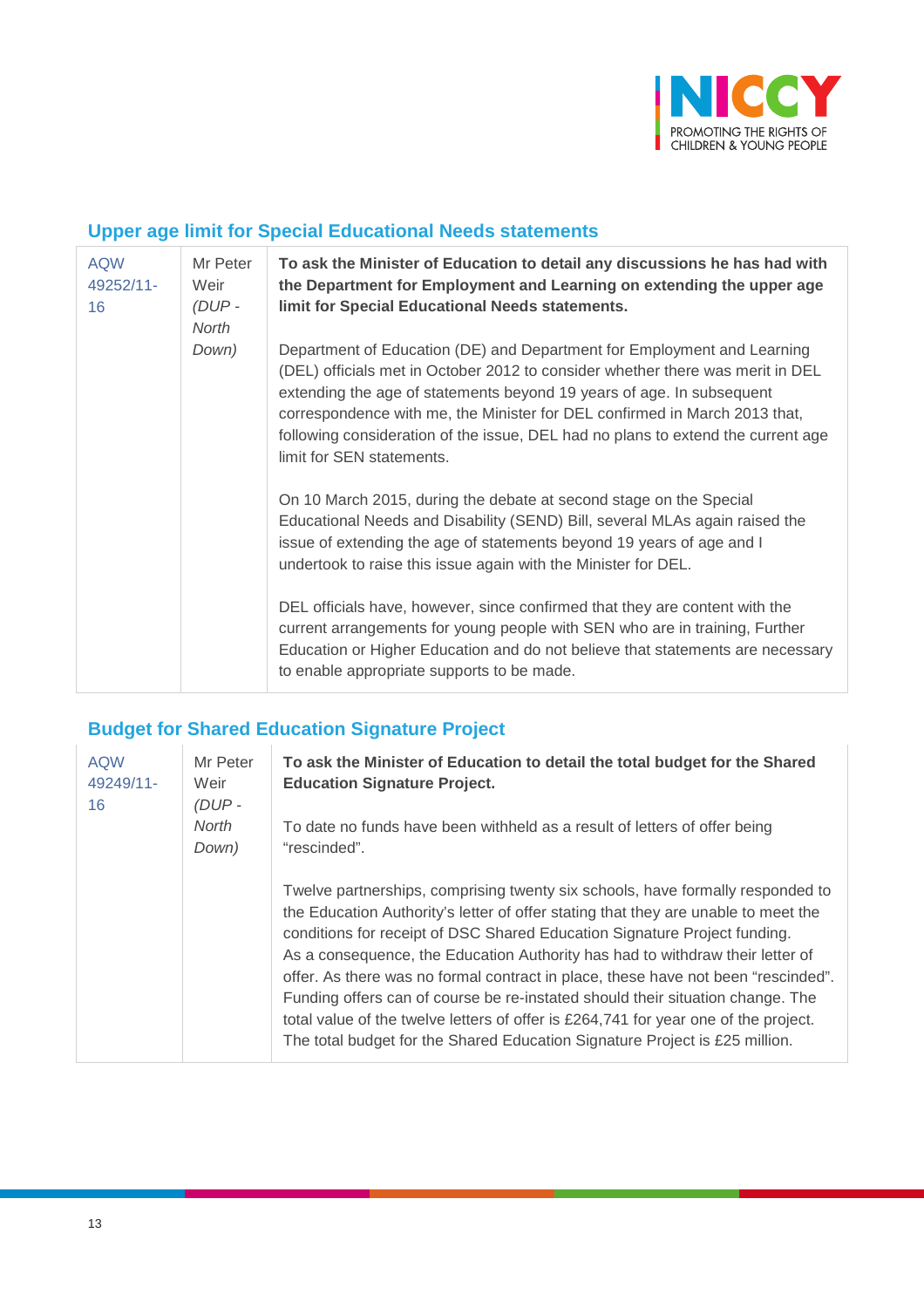

#### **Special Educational Needs statements and future employment and further study**

| <b>AQW</b><br>49243/11-<br>16 | Mr Fearghal<br><b>McKinney</b><br>$(SDLP -$<br>South | To ask the Minister of Education for his assessment of the<br>effectiveness of Special Educational Needs statements in facilitating<br>future employment or further study for children.                                                                                                                                                                                                                      |
|-------------------------------|------------------------------------------------------|--------------------------------------------------------------------------------------------------------------------------------------------------------------------------------------------------------------------------------------------------------------------------------------------------------------------------------------------------------------------------------------------------------------|
|                               | Belfast)                                             | I am content that there is an effective and well embedded statutory<br>transition planning process in all of our schools for young persons aged 14+<br>with statements of SEN. The Education Authority's Transition Service helps<br>young people with statements and their parents/carers access appropriate<br>information, guidance and support to allow them to make informed choices<br>for the future. |
|                               |                                                      | Depending on the nature of an individual's needs, a young person with a<br>statement of SEN may opt to progress to further or higher education,<br>training or employment. Young people with particularly complex learning<br>difficulties may also move to health and social care provision.                                                                                                                |
|                               |                                                      | The Transition Service works in conjunction with the Department for<br>Employment and Learning's Careers Service and Health and Social Care<br>Trust professionals to ensure the provision of comprehensive and co-<br>ordinated information about the range of post-school options available to<br>young people with statements of SEN.                                                                     |

#### **Autism diagnosis waiting times and impact on children with SEN statements**

| <b>AQW</b><br>49242/11-<br>16 | Mr Fearghal<br><b>McKinney</b><br>$(SDLP -$<br>South<br>Belfast) | To ask the Minister of Education for his assessment of the waiting<br>times for autism diagnosis; and the impact this is having on children<br>being assessed for Special Educational Needs statements.<br>The responsibility for diagnosis of autism in children rests with the<br>Department of Health, Social Services and Public Safety (DHSSPS).<br>Addressing the individual special educational needs (SEN) of a child with<br>autism is not, however, dependent upon receipt of a diagnosis. The<br>identification, assessment and provision for children with SEN, including<br>those with autism, will be addressed in line with the procedures outlined in<br>the Code of Practice on the Identification and Assessment of Special<br>Educational Needs. A non-diagnosis does not preclude a child with special<br>educational needs from receiving appropriate support including, if required,<br>a formal assessment or statement of his or her SEN. |
|-------------------------------|------------------------------------------------------------------|-------------------------------------------------------------------------------------------------------------------------------------------------------------------------------------------------------------------------------------------------------------------------------------------------------------------------------------------------------------------------------------------------------------------------------------------------------------------------------------------------------------------------------------------------------------------------------------------------------------------------------------------------------------------------------------------------------------------------------------------------------------------------------------------------------------------------------------------------------------------------------------------------------------------------------------------------------------------|
|-------------------------------|------------------------------------------------------------------|-------------------------------------------------------------------------------------------------------------------------------------------------------------------------------------------------------------------------------------------------------------------------------------------------------------------------------------------------------------------------------------------------------------------------------------------------------------------------------------------------------------------------------------------------------------------------------------------------------------------------------------------------------------------------------------------------------------------------------------------------------------------------------------------------------------------------------------------------------------------------------------------------------------------------------------------------------------------|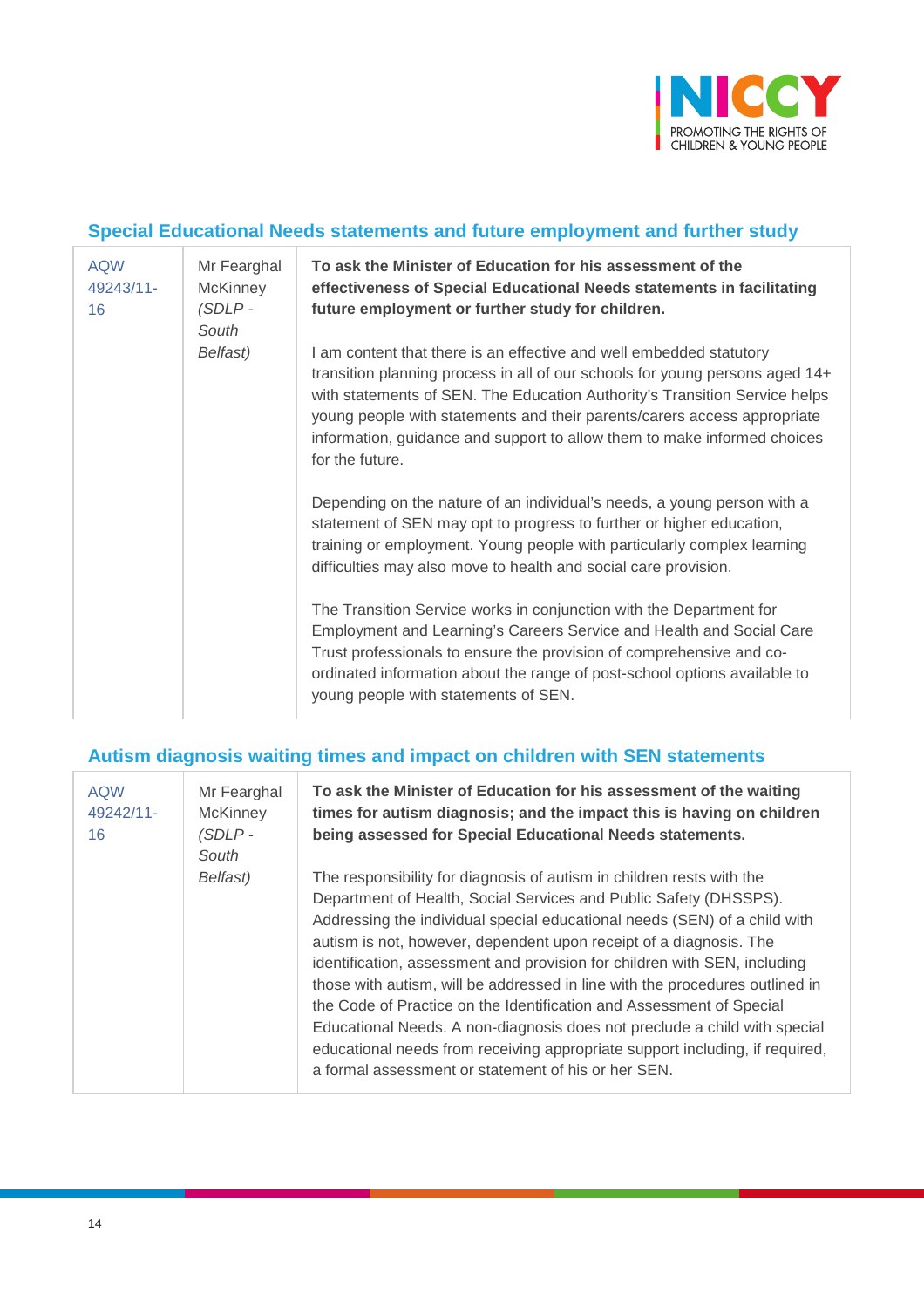

#### **Waiting lists for autism diagnosis**

| <b>AQW</b><br>49241/11-<br>16 | Mr Fearghal<br><b>McKinney</b><br>$(SDLP -$<br>South | To ask the Minister of Education to detail the discussions he has had<br>with the Minister of Health, Social Services and Public Safety on the<br>current waiting lists for autism diagnosis.                                                                                                                                                                                                                                                                                                                                                                                      |
|-------------------------------|------------------------------------------------------|------------------------------------------------------------------------------------------------------------------------------------------------------------------------------------------------------------------------------------------------------------------------------------------------------------------------------------------------------------------------------------------------------------------------------------------------------------------------------------------------------------------------------------------------------------------------------------|
|                               | Belfast)                                             | The responsibility for diagnosis of autism in children rests with the<br>Department of Health, Social Services and Public Safety (DHSSPS).<br>I have not, to date, been approached by the Minister of Health, Social<br>Services and Public Safety to specifically discuss current waiting lists for<br>autism diagnosis.                                                                                                                                                                                                                                                          |
|                               |                                                      | I remain committed, however, to the close collaboration between the<br>Education and Health sectors and other Departments in supporting pupils<br>with special educational needs, including those with autism.                                                                                                                                                                                                                                                                                                                                                                     |
|                               |                                                      | My Department will continue to work closely with the Department of Health,<br>Social Services and Public Safety and other key Departments/Agencies to<br>ensure that joined up working is effective for those children and young<br>people with autism who rely on the services of more than one sector.<br>There is currently a great deal of effective collaboration between Health and<br>Education Autism Spectrum Disorder Services, ongoing and developing, in<br>respect of diagnostic assessment clinics, support for pupils with autism and<br>joint training programmes. |

## **Support for schools meeting their obligations to pupils with SEN**

| <b>AQW</b><br>49239/11-<br>16 | Mrs Jo-<br>Anne<br>Dobson<br>(UUP-<br>Upper | To ask the Minister of Education what arrangements are in place to help<br>schools meet their statutory obligation to provide a full-time, age<br>appropriate curriculum for pupils with special educational needs, given<br>one-to-one SEN assistance ends before the end of the school day.                                                                                                                                                                                                                                                                                                                                                                                  |
|-------------------------------|---------------------------------------------|--------------------------------------------------------------------------------------------------------------------------------------------------------------------------------------------------------------------------------------------------------------------------------------------------------------------------------------------------------------------------------------------------------------------------------------------------------------------------------------------------------------------------------------------------------------------------------------------------------------------------------------------------------------------------------|
|                               | Bann)                                       | The Board of Governors and principal of every grant-aided school have a<br>statutory duty to secure that 'the minimum content for each area of learning is<br>taught'. Article 13 of the Education (Northern Ireland) Order 2006 refers.<br>A statement of special educational needs may provide for the curriculum to<br>apply with modifications or for the curriculum not to apply. A principal may<br>direct that due to temporary circumstances it is not appropriate for the<br>curriculum to apply to a child or that the curriculum should not apply while a<br>child is being assessed with a view to making or amending a statement of<br>special educational needs. |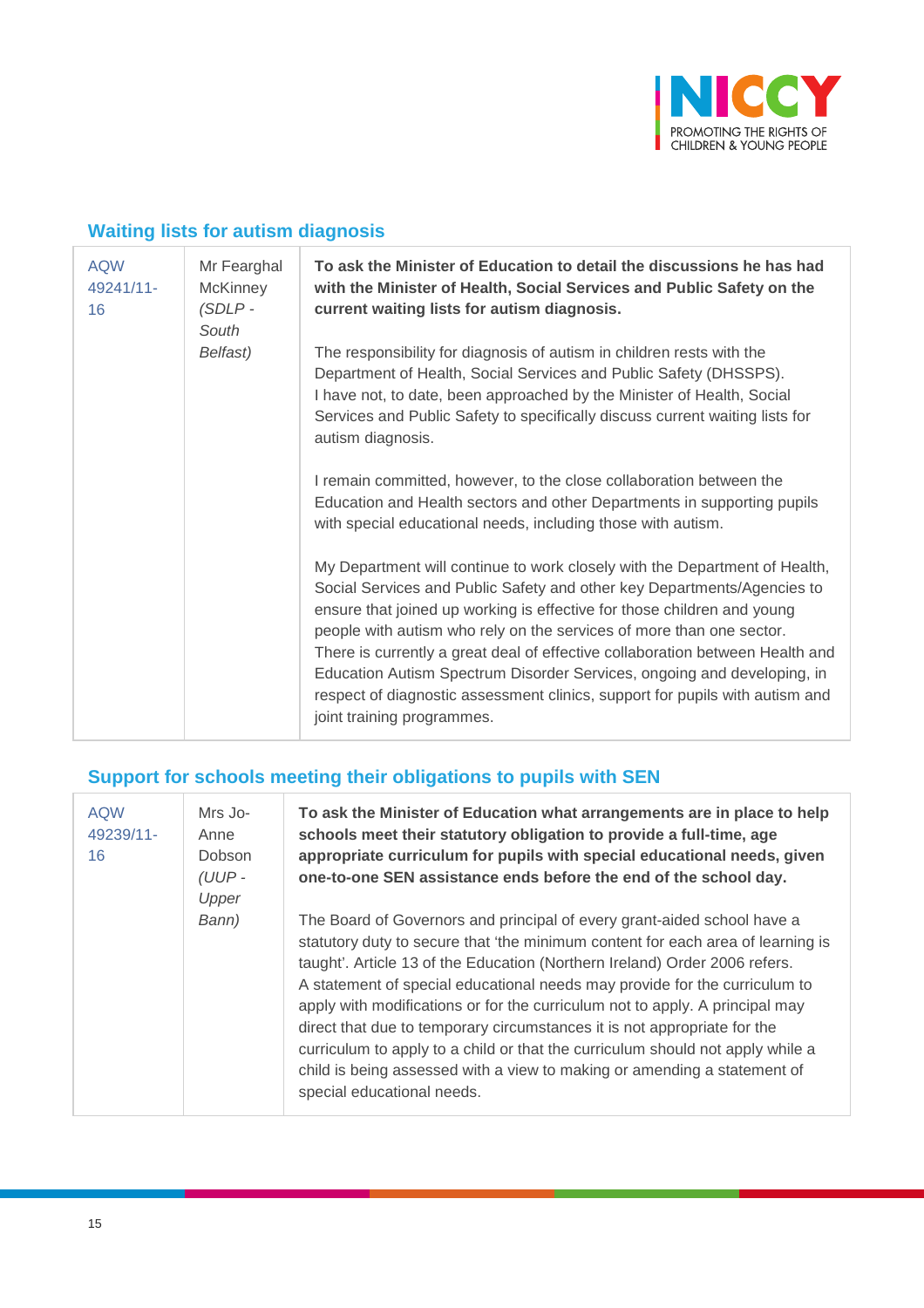

## **Update on anti-bulling legislation proposals**

| <b>AQW</b><br>49229/11-<br>16 | Mr Gregory<br>Campbell<br>(DUP - East<br>Londonderry) | To ask the Minister of Education whether he intends to bring anti-<br>bullying legislation proposals to the Executive before the end of<br>the current Assembly mandate.                                                                                                                                                                                                                                                                                                                                                                                             |
|-------------------------------|-------------------------------------------------------|----------------------------------------------------------------------------------------------------------------------------------------------------------------------------------------------------------------------------------------------------------------------------------------------------------------------------------------------------------------------------------------------------------------------------------------------------------------------------------------------------------------------------------------------------------------------|
|                               |                                                       | On 23 June 2014, I announced my intention to introduce new Anti-<br>Bullying Legislation in the current Assembly mandate. This was the<br>subject of a public consultation which launched in January 2015 and<br>attracted 4,860 responses, over 4,000 of which came from pupils and<br>young people.                                                                                                                                                                                                                                                                |
|                               |                                                       | My officials have been working with the Office of Legislative Counsel<br>(OLC) to prepare a Bill reflecting our original proposals and the views<br>expressed during the consultation. Our aim has been to ensure the<br>legislation is legally robust, easy for pupils, parents and schools to<br>understand and as straightforward to implement as possible.<br>I agreed the final wording of the Bill on 29 September. The legislation<br>will:                                                                                                                   |
|                               |                                                       | Provide a common definition of bullying;<br>Require all schools to centrally record incidents of bullying, their<br>motivation and their outcome; and<br>Require Boards of Governors to play an active role in the preparation<br>and implementation of anti-bullying policies and measures within their<br>school.<br>I have now soug<br>ht confirmation of legislative competence from the Departmental<br>Solicitors Office and the Office of the Attorney General and will, at the<br>earliest opportunity, be seeking Executive consent for its introduction to |
|                               |                                                       | the Assembly.<br>It remains my full intention not only to see this Bill introduced, but to<br>have it complete its legislative passage before the end of the current<br>Assembly Mandate.                                                                                                                                                                                                                                                                                                                                                                            |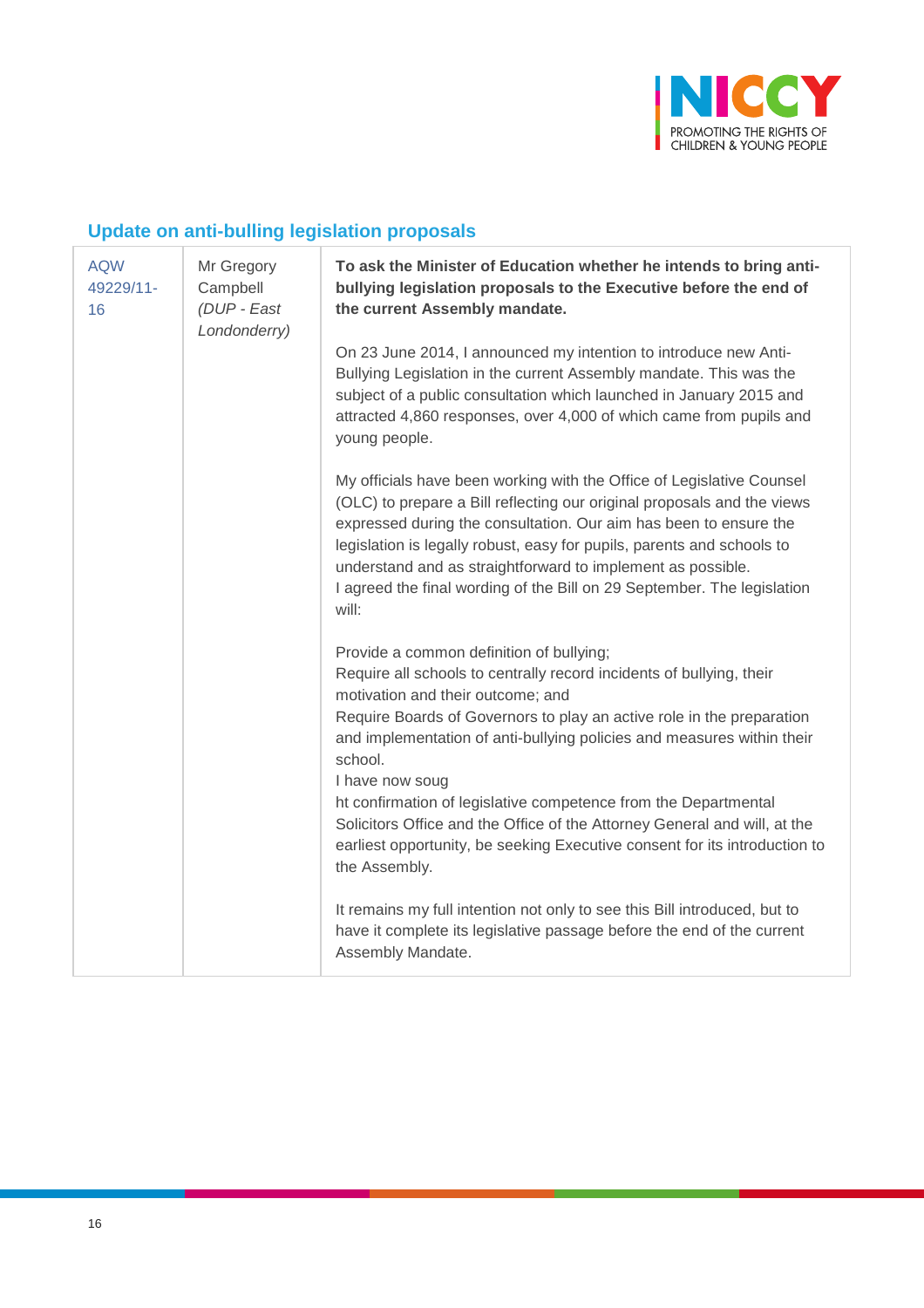

#### **Steps to address school children not claiming free school meals**

| <b>AQW</b><br>49198/11-<br>16 | Ms Claire<br>Sugden<br>(IND - East<br>Londonderry) | To ask the Minister of Education, pursuant to AQW 48861/11-16,<br>what steps his Department is taking to address the number of<br>eligible school children who do not claim free school meals.                                                                                                                                                                                                                                                                                                                                                                                                                                                                                                                                                                                                                                                                                                |
|-------------------------------|----------------------------------------------------|-----------------------------------------------------------------------------------------------------------------------------------------------------------------------------------------------------------------------------------------------------------------------------------------------------------------------------------------------------------------------------------------------------------------------------------------------------------------------------------------------------------------------------------------------------------------------------------------------------------------------------------------------------------------------------------------------------------------------------------------------------------------------------------------------------------------------------------------------------------------------------------------------|
|                               |                                                    | The Department recognises that there are parents who are on benefits<br>and would be eligible to apply for free school meals (FSM), who either<br>choose not to apply or are not aware that they can apply for FSM. As<br>detailed in the answer to AQW 48861/11-16, the Department issues a<br>press release on an annual basis reminding all parents to consider<br>whether they may be eligible to FSM and if so to apply. My officials are<br>also working with colleagues in the Department for Social Development<br>to explore ways of maximising the take up of benefits and additional<br>support to which households are entitled including entitlement to FSM.<br>Both the EA and individual schools also play a key role in encouraging<br>parents to claim their FSM entitlement. Some examples of the activities<br>which they are involved in are detailed in AQW 48861/11-16. |

#### **Numbers of young people with SEN who progress to further education**

| <b>AQW</b><br>49197/11-<br>16 | Ms Claire<br>Sugden<br>$(IND - East)$<br>Londonderry) | To ask the Minister of Education for his assessment of the number<br>of young people who have statements of special education needs,<br>who progress to further education or training once they leave<br>school.                                                                                                                                                            |
|-------------------------------|-------------------------------------------------------|-----------------------------------------------------------------------------------------------------------------------------------------------------------------------------------------------------------------------------------------------------------------------------------------------------------------------------------------------------------------------------|
|                               |                                                       | Depending on the nature of an individual's needs, a young person with a<br>statement of SEN may opt to progress to further or higher education,<br>training or employment. Young people with particularly complex learning<br>difficulties may also move to health and social care provision.                                                                               |
|                               |                                                       | The 2013/14 School Leavers Survey indicates that the majority of young<br>people in mainstream schools with statements of special educational<br>needs (SEN) progressed to either institutions of further education or<br>training opportunities when they left school.                                                                                                     |
|                               |                                                       | There is a well embedded statutory transition planning process in all of<br>our schools for young persons aged 14+ with statements of SEN. The<br>Education Authority's Transition Service helps young people with<br>statements and their parents/carers access appropriate information,<br>guidance and support to allow them to make informed choices for the<br>future. |
|                               |                                                       | The Transition Service works in conjunction with the Department for                                                                                                                                                                                                                                                                                                         |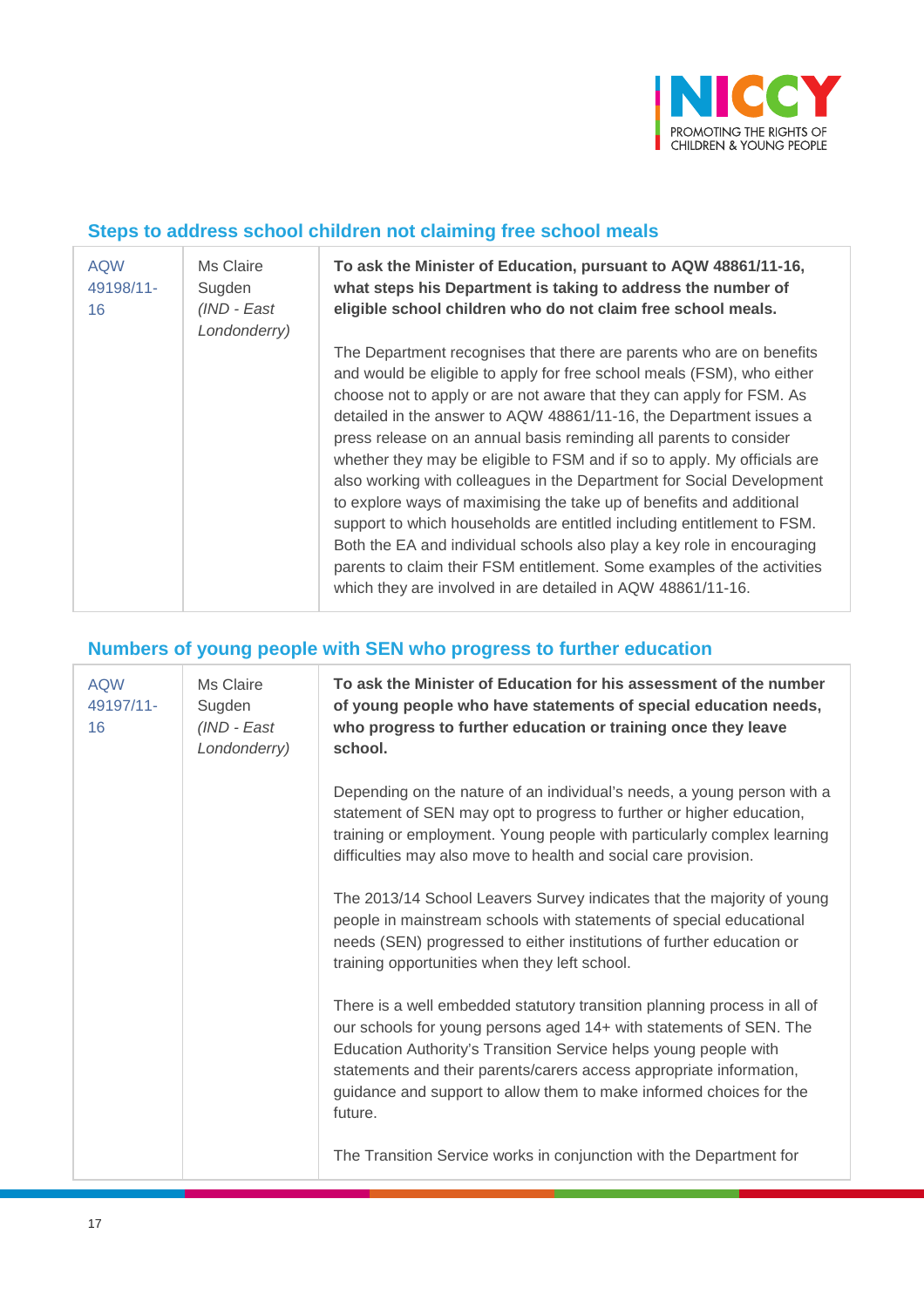

| Employment and Learning's Careers Service and Health and Social Care                                                                              |
|---------------------------------------------------------------------------------------------------------------------------------------------------|
| Trust professionals to ensure the provision of comprehensive and co-<br>ordinated information about the range of post-school options available to |
| young people with statements of SEN.                                                                                                              |

## **Strategies for addressing crime committed in schools**

| <b>AQW</b><br>49118/11-<br>16 | Mr Peter<br>Weir<br>$(DUP -$<br>North<br>Down) | To ask the Minister of Education what strategies or actions are being<br>pursued to address the problem of crimes committed in schools.                                                                                                                                                                                                                                                                                              |
|-------------------------------|------------------------------------------------|--------------------------------------------------------------------------------------------------------------------------------------------------------------------------------------------------------------------------------------------------------------------------------------------------------------------------------------------------------------------------------------------------------------------------------------|
|                               |                                                | The safety of pupils, staff and school buildings and property is very important<br>and thankfully schools are generally very safe places. Crimes of course can<br>and do happen occasionally in schools and on school premises and need to be<br>dealt with appropriately. If they know or suspect that a criminal offence has<br>taken place, schools have a duty to report this to the relevant authorities,<br>normally the PSNI. |
|                               |                                                | One of the most common problems relates to theft, fraud and damage to<br>school property. There are very clear guidelines set out for schools that require<br>the reporting of all instances of theft and fraud no matter how small to their<br>managing authority for investigation and follow up. Equally, reports of damage<br>to property receive careful attention.                                                             |
|                               |                                                | Assaults on teachers – or any other staff employed in schools – whether<br>physical, verbal, written or through social media, are intolerable and totally<br>unacceptable. The Department would therefore encourage any teachers or<br>staff who experience abuse, in any form, to report it immediately to their school<br>principal, in the first instance.                                                                        |
|                               |                                                | There are also established procedures and guidance in place in respect of<br>concerns about safeguarding. These processes are clearly outlined in the<br>DHSSPS document 'Co-Operating to Safeguard Children', which is currently<br>under review, and the Department's document, 'Pastoral Care in Schools -<br>Child Protection'.                                                                                                  |
|                               |                                                | A common thread across all these arrangements is the importance of reviewing<br>any incident that takes place to ensure that risks can be reassessed and<br>lessons learned and shared to prevent recurrence. The Education Authority<br>provides invaluable support to schools in ensuring that this step is taken.                                                                                                                 |